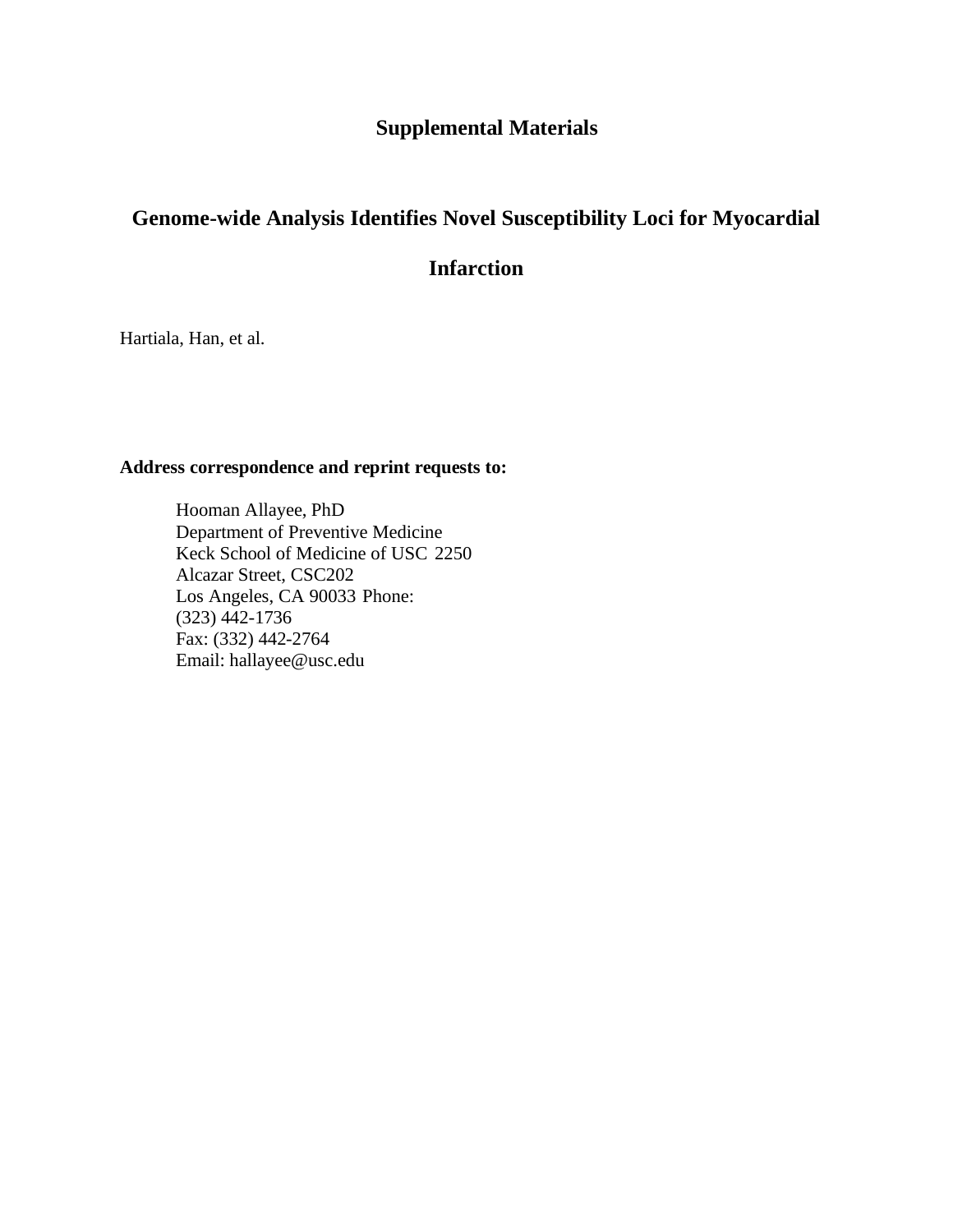### **Detailed Description of Cohorts Used for MI Replication Analyses**

**Cleveland Clinic GeneBank:** The Cleveland Clinic GeneBank cohort is a single site sample repository generated from ~10,000 consecutive patients undergoing elective diagnostic coronary angiography or elective cardiac computed tomographic angiography with extensive clinical and laboratory characterization and longitudinal observation. The present analysis included 3,484 subjects of northern European ancestry from the GeneBank cohort, all of whom had coronary artery disease (CAD) has defined by angiographic evidence of  $\geq$ 50% stenosis in one or more major epicardial vessel and/or a documented history of known CAD. Among these 3,395 subjects, 1,827 had an adjudicated prior diagnosis of myocardial infarction (MI) based on defined electrocardiographic changes or elevated cardiac enzymes, with the remaining 1,568 subjects having CAD but no history of MI. Subject recruitment occurred between 2001 and 2007. Ethnicity was self-reported and information regarding demographics, medical history, and medication use was obtained by patient interviews and confirmed by chart reviews. All clinical outcome data were verified by source documentation. The GeneBank cohort has been used previously for discovery and replication of novel genes and risk factors for atherosclerotic  $disease<sup>1-5</sup>$ .

**Emory Cardiovascular Biobank:** The Emory Cardiovascular Biobank is a prospective cohort of 5,876 patients undergoing elective or emergent heart catheterization for suspected or confirmed CAD at three Emory healthcare sites in Atlanta, GA. Subjects with congenital heart disease and heart transplantation cancer were excluded. Replication analyses were carried out using genotypes or imputed genotypes obtained from the Illumina Infinium Multi-Ethnic Global Array. The study was approved by the Institutional Review Board of Emory University, Atlanta,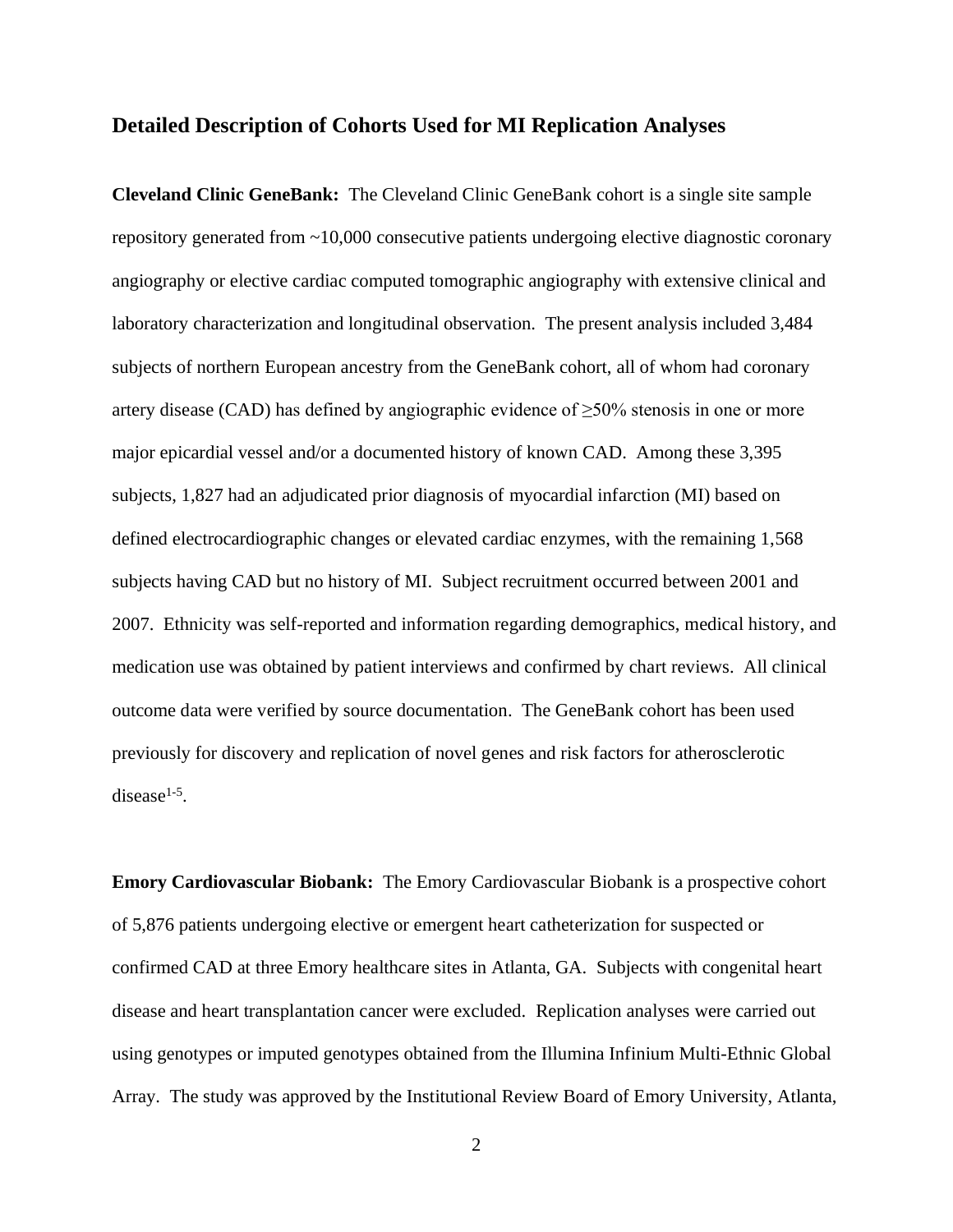GA. All subjects provided written informed consent at the time of enrollment.

**ANGES/FINCAVAS:** The Angiography and Genes Study (ANGES) cohort consists of 1,000 Finnish individuals who underwent coronary angiography at Tampere University Hospital to detect CAD between September 2002 and July 2005. Data were collected on age, sex, body mass index, alcohol consumption, smoking, medication as well as traditional risk factors of atherosclerosis. A clinical diagnosis of MI was based on symptoms, electrocardiographic findings and biochemical marker tests measuring troponin I and creatine kinase. Previous cardiovascular diseases, therapeutic procedures and data on CAD and MI were retrieved from patient records at Tampere University Hospital. Follow-up data were derived from the national health care registers maintained by the National Institute for Welfare and Health. Replication analyses in ANGES/FINCAVAS were carried out using genotypes or imputed genotypes for obtained from the Metabochip and Core Exome array. The local ethical committee has approved the study and a written informed consent was obtained from all participants<sup>6</sup>. The Finnish Cardiovascular Study (FINCAVAS) cohort includes 4,567 patients who underwent exercise stress tests at Tampere University Hospital. Study participants were followed up for major cardiovascular events, coronary procedures and cause of death with follow-up data gathered at 2, 5 and 10 years post-recruitment<sup>7</sup>.

**LIFE-HEART:** The Leipzig Heart Study (LIFE-Heart) is an observational cohort of patients recruited at the Leipzig Heart Center, Germany. Patients with suspected CAD (CAD), stable CAD or MI were recruited. Patients received a comprehensive assessment of vessel status and cardiologic function including coronary angiography, carotid ultrasound, ankle-brachial index,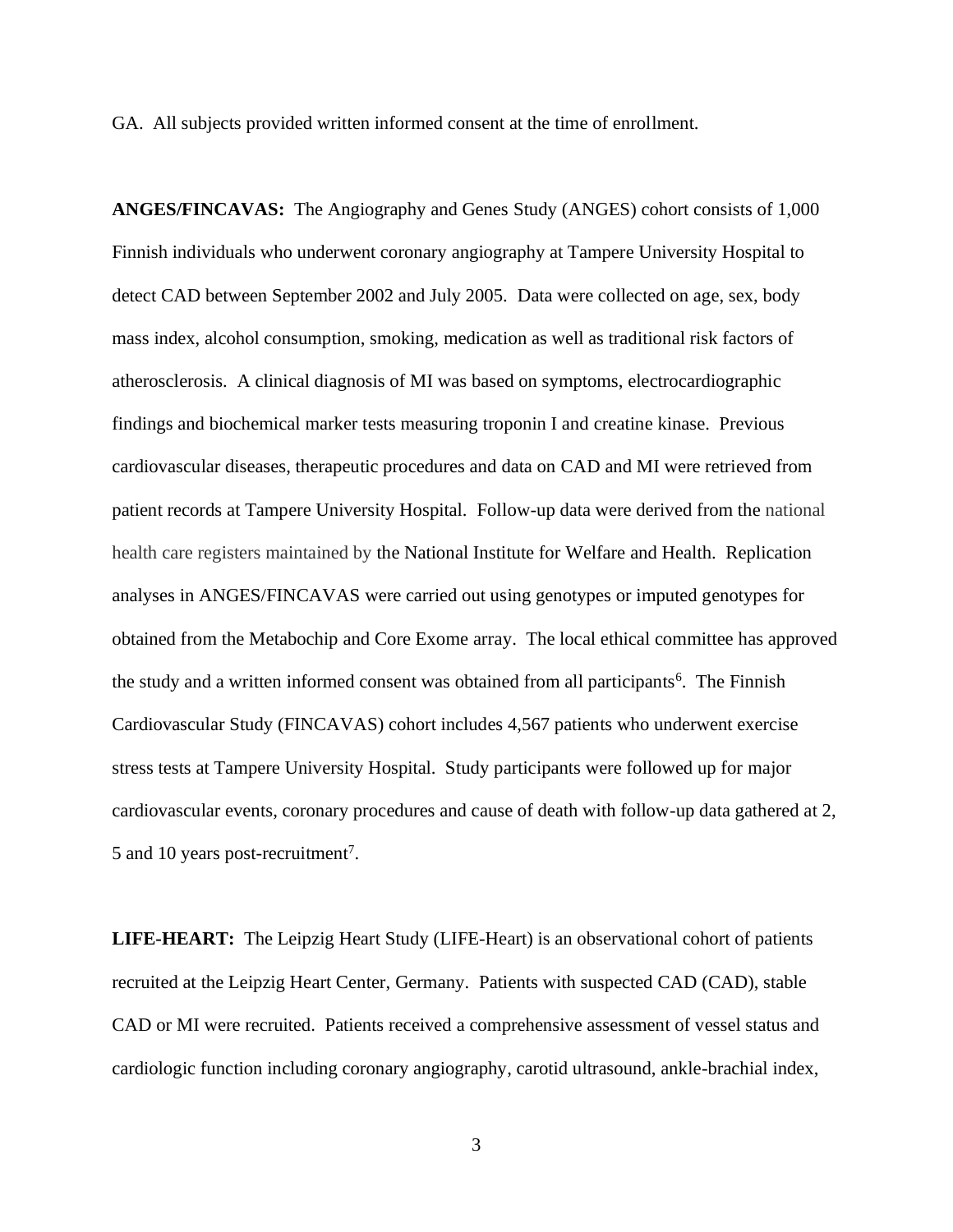echo-cardiography and electrocardiography. Details of the study can be found in Beutner et al<sup>8</sup>. Replication analyses in LIFE-Heart was carried out using genotypes or imputed genotypes obtained from the Affymetrix Axiom CEU1 or Affymetrix Axiom CADLIFE arrays, as described previously by Pott et al<sup>9</sup>. The study was approved by the Ethics Committee of the Faculty of Medicine of Leipzig University, Germany (Reg. No 276-2005) and is registered at ClinicalTrials.gov (NCT00497887). Written informed consent was obtained from all participants included in the study.

**LURIC:** The LUdwigshafen RIsk and Cardiovascular Health Study (LURIC) is a monocentric hospital-based prospective cohort including 3316 individuals referred for coronary angiography recruited in the Ludwigshafen Cardiac Center, southwestern Germany from 1997 - 2000<sup>10</sup>. Clinical indications for angiography were chest pain or a positive non-invasive stress test suggestive of myocardial ischemia. To limit clinical heterogeneity, individuals suffering from acute illnesses other than acute coronary syndrome, chronic non-cardiac diseases and a history of malignancy within the five past years were excluded. All participants completed a detailed questionnaire, which gathered information on medical history, clinical, and lifestyle factors. Fasting blood samples were obtained by venipuncture in the early morning and stored for later analyses. Information on vital status during follow-up was obtained from local registries. Death certificates, medical records of local hospitals, and autopsy data were reviewed independently by two experienced clinicians who were blinded to patient characteristics and who classified the causes of death. CAD at baseline was defined as the presence of a visible luminal narrowing (>50% stenosis) in at least one of 15 coronary segments according to the classification of the American Heart Association. Replication analyses in LURIC was carried out using genotypes or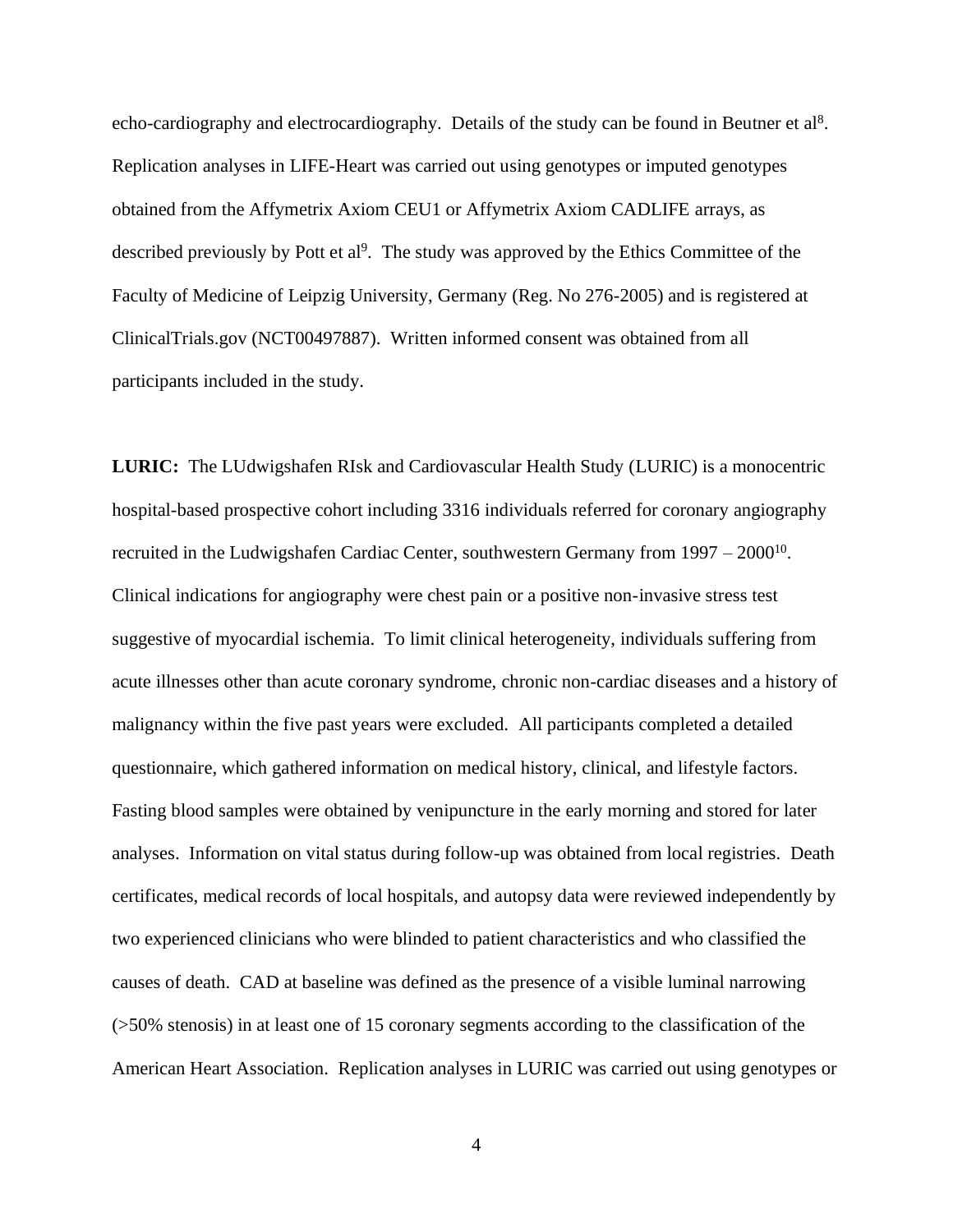imputed genotypes obtained from the Affymetrix 6.0 GeneChip. Study protocols were approved by the ethics committee of the "Landesärztekammer Rheinland-Pfalz" and the study was conducted in accordance with the "Declaration of Helsinki". Informed written consent was obtained from all participants.

**UCORBIO:** The Utrecht Coronary Biobank Study (UCORBIO) enrolled 2,591 patients who underwent coronary angiography for any indication at the University Medical Center Utrecht (UMCU). Baseline assessment and blood sampling took place between 2011 and 2014. Patients were followed up (maximum: 3 years) for the occurrence of major adverse cardiovascular events (stroke, MI, coronary revascularization, death). The study was approved by the Ethics Committee of the UMCU and was conducted according to the Declaration of Helsinki. UCORBIO is registered with clinicaltrials.gov (ID: NCT02304744).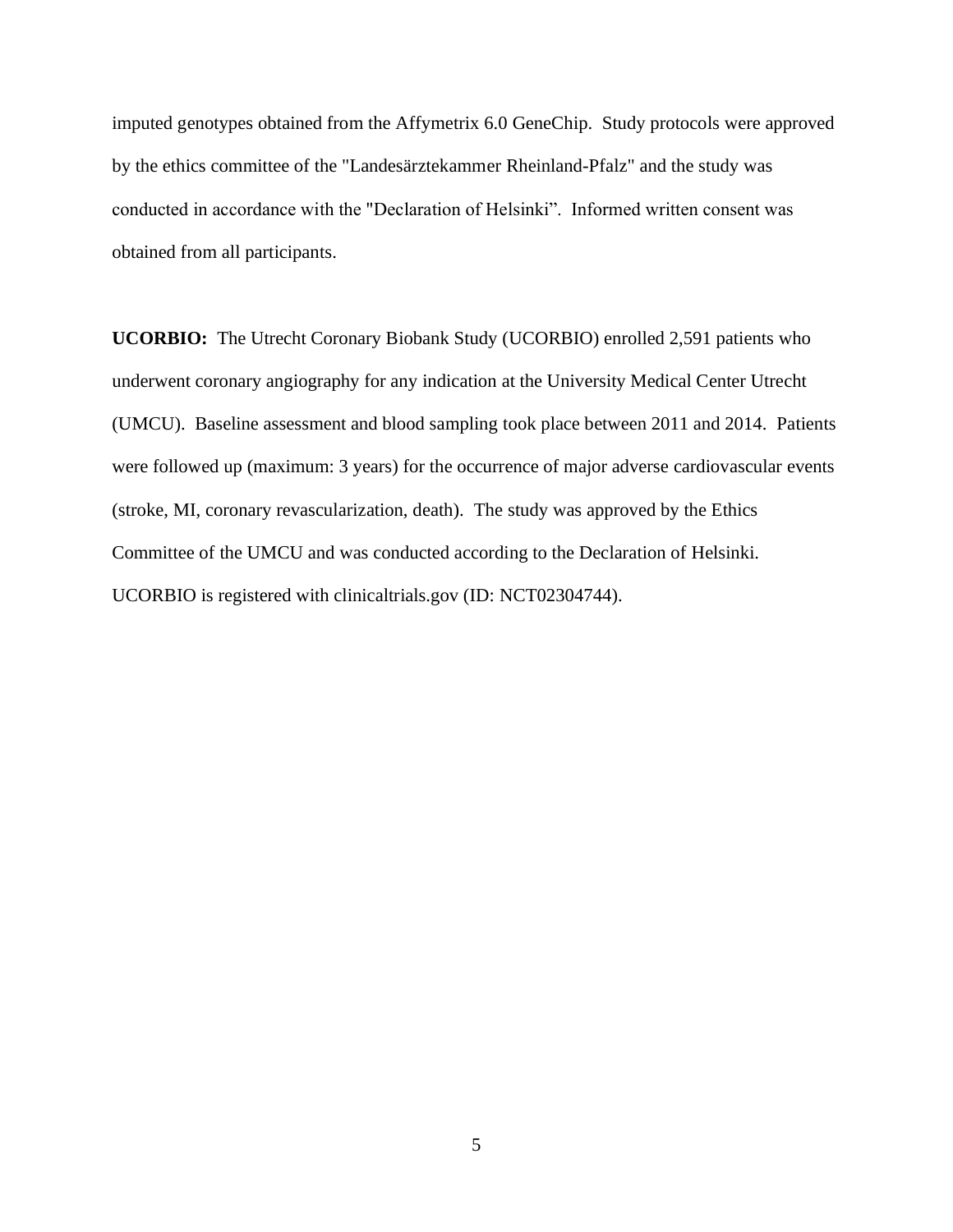

**Extended Data Figure 1. Results of GWAS analysis for MI in UK Biobank. (A)** A Manhattan plot shows 1,966 significantly associated SNPs distributed among 31 loci that were significantly associated with MI in UK Biobank. Logistic regression was carried out with 10,903,881 in 454,212 controls and 17,505 MI cases, defined as positive for International Classification of Diseases version-10 (ICD10) codes: I21, I22, I23, I25.2, which include MI, and complications following acute MI. Doctor-diagnosed and self-reported MI were also included in the definition. Genome-wide thresholds for significant  $(P=5.0x10^{-8})$  and suggestive  $(P=5.0x10^{-6})$  association are indicated by the horizontal red and dark blue lines, respectively. P-values are truncated at -log10(P)=40. **(B)** A quantile-quantile plot shows the observed versus expected P-values from the association analyses for MI. The genomic control factor (λ) in the UK Biobank GWAS results was 1. 19 and the LD Score intercept from BOLT-LMM was 1.008 (SE=0.0074), suggesting that any inflation of test statistics was more likely due to many small genetic effects rather than population structure.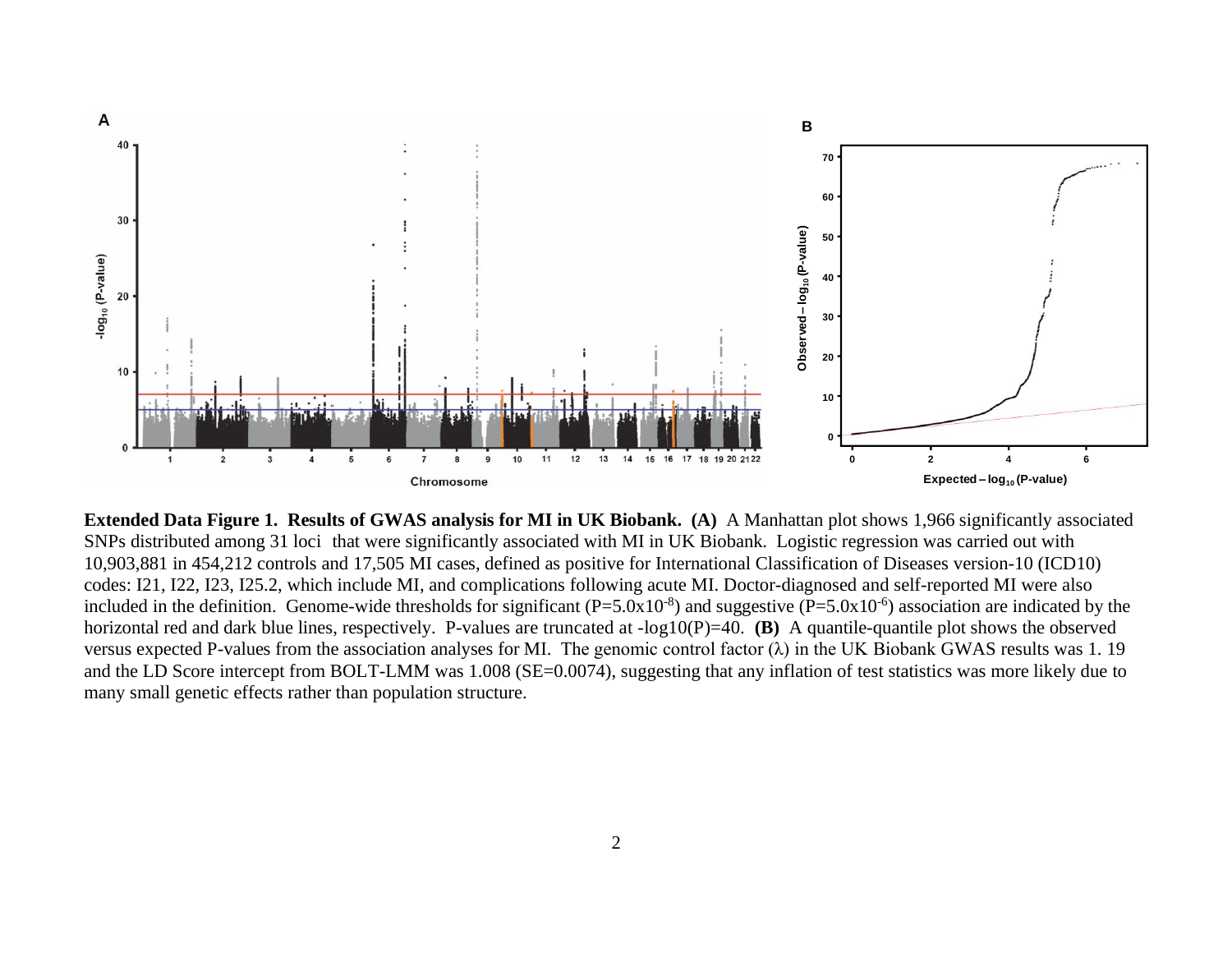

**Extended Data Figure 2. Quantile-quantile plot for results of GWAS meta-analysis for MI with UK Biobank and CARDIoGRAM+C4D.** The observed versus expected P-values from the fixed-effects meta-analysis for MI are shown in the quantile-quantile plot. The genomic control factor  $(\lambda)$  in the meta-analysis was 1.24 and the LD Score intercept was 0.969 (SE=0.0093). An LD Score intercept <1 may be due to a genomic control correction or the existence of low frequency SNPs. However, we used a linear mixed-model to control for population stratification in the UK Biobank and did not carry out a genomic control correction in the meta-analysis since the cohorts in the CARDIoGRAM+C4D Consortium were of European ancestry. Therefore, the LD Score intercept we obtained is likely as a consequence of including SNPs with MAFs as low as 0.5% in the metaanalysis. A total of ~61,000 cases and ~577,000 controls from UK Biobank (17,505 cases and 454,241 controls) and CARDIoGRAM+C4D (~44,000 cases and 123,504 controls) and 8,126,035 SNPs common to both datasets were included in the meta-analysis.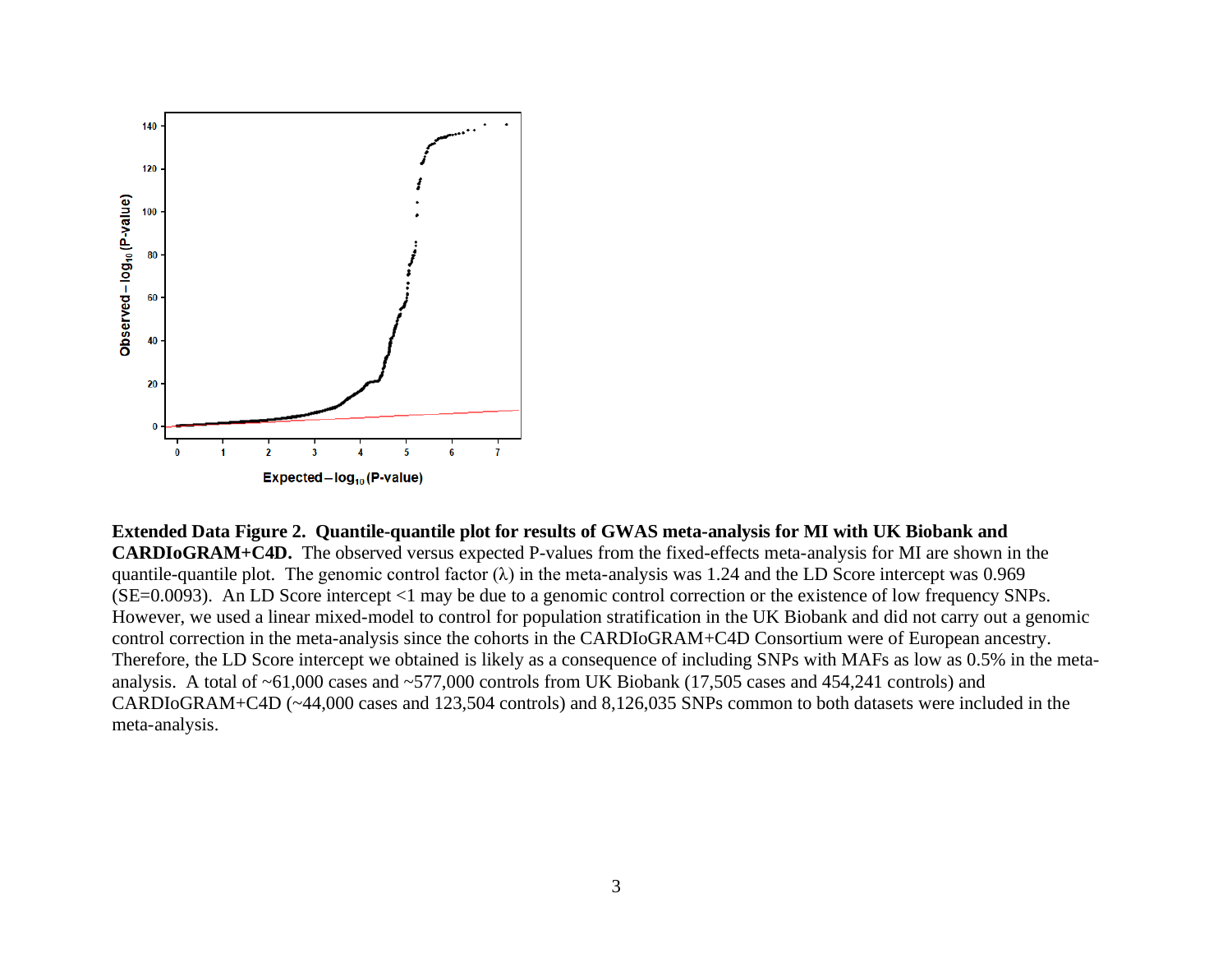### **The INVENT Consortium**

Philippe Amouyel<sup>1</sup>, Mariza de Andrade<sup>2</sup>, Saonli Basu<sup>3</sup>, Claudine Berr<sup>4</sup>, Jennifer A Brody<sup>5</sup>, Daniel I Chasman<sup>6</sup>, Jean-Francois Dartigues<sup>7</sup>, Aaron R Folsom<sup>8</sup>, Marine Germain<sup>9</sup>, Hugoline de Haan<sup>10</sup>, John Heit<sup>11</sup>, Jeanine Houwing-Duitermaat<sup>12</sup>, Christopher Kabrhel<sup>13</sup>, Peter Kraft<sup>14</sup>, Grégoire Legal<sup>15,16</sup>, Sara Lindström<sup>14</sup>, Ramin Monajemi<sup>12</sup>, Pierre-Emmanuel Morange<sup>17</sup>, Bruce M Psaty<sup>5,18</sup>, Pieter H Reitsma<sup>19</sup>, Paul M Ridker<sup>20</sup>, Lynda M Rose<sup>21</sup>, Frits R Rosendaal<sup>10</sup>, Noémie Saut<sup>17</sup>, Eline Slagboom<sup>22</sup>, David Smadja<sup>23</sup>, Nicholas L Smith<sup>18,24,25</sup>, Pierre Suchon<sup>17</sup>, Weihong Tang<sup>8</sup>, Kent D Taylor<sup>26</sup>, David-Alexandre Trégouët<sup>9</sup>, Christophe Tzourio<sup>27</sup>, Marieke CH de Visser<sup>19</sup>, Astrid van Hylckama Vlieg $^{10}$ , Lu-Chen Weng $^8$ , Kerri L Wiggins $^{24}$ 

#### **INVENT Affiliations**

<sup>1</sup> Institut Pasteur de Lille, Université de Lille Nord de France, INSERM UMR\_S 744, Lille, France; Centre Hospitalier Régional Universitaire de Lille, Lille, France.

<sup>2</sup>Division of Biomedical Statistics and Informatics Mayo Clinic, Rochester, MN, USA.

<sup>3</sup>University of Minnesota, Division of Biostatistics, Minneapolis, MN, USA.

<sup>4</sup>INSERM Research Unit U1061, University of Montpellier I, Montpellier, France.

<sup>5</sup>Cardiovascular Health Research Unit, Departments of Medicine, Epidemiology, and Health Services, University of Washington, Seattle, WA, USA.

<sup>6</sup>Division of Preventive Medicine, Brigham and Women's Hospital and Harvard Medical School, Boston, MA 02215, USA.

<sup>7</sup>INSERM Research Center U897, University of Bordeaux, Bordeaux, France.

<sup>8</sup>University of Minnesota, Division of Epidemiology and Community Health Minneapolis, MN,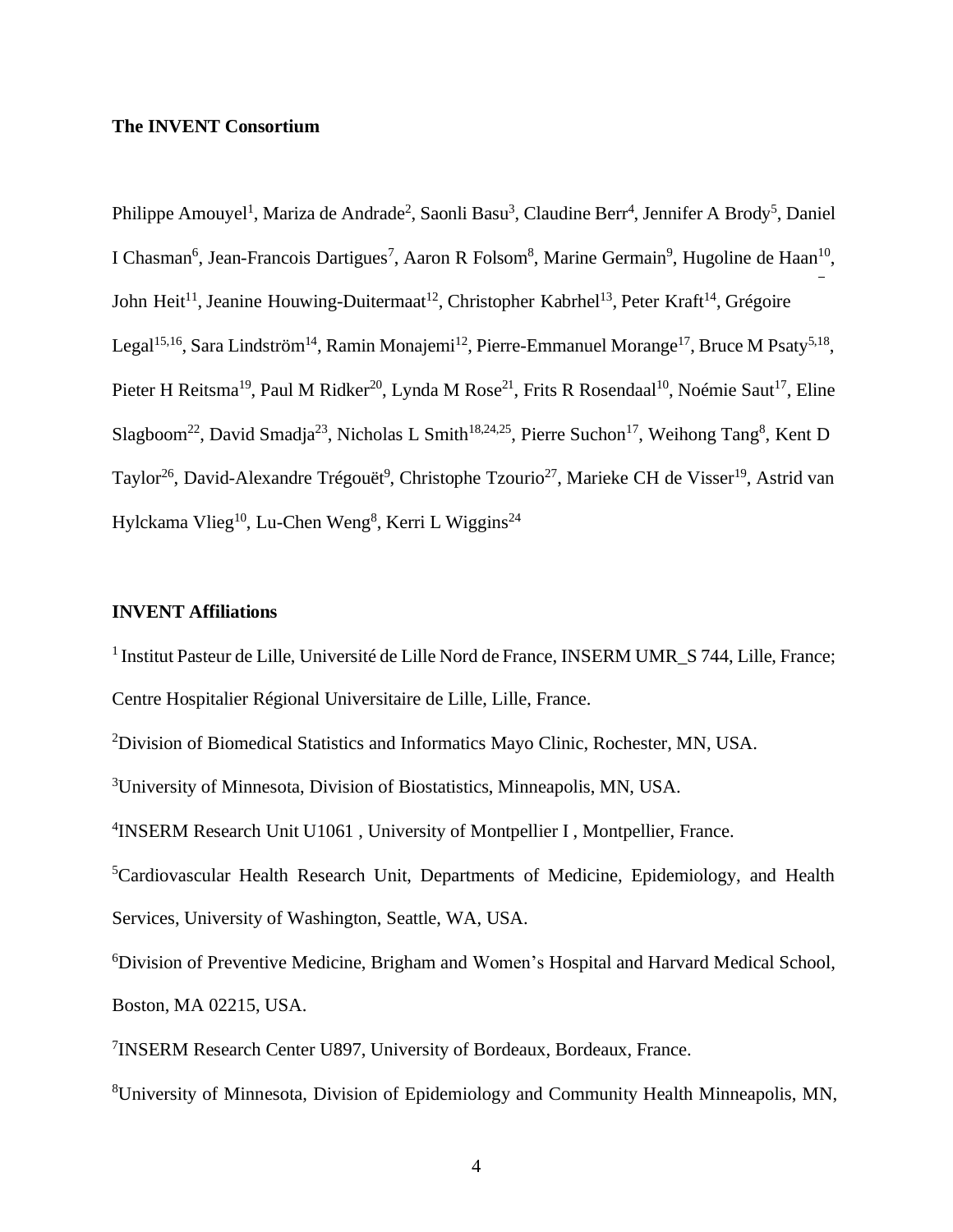USA.

<sup>9</sup>Institut National pour la Santé et la Recherche Médicale (INSERM), Unité Mixte de Recherche en Santé (UMR\_S) 1166, F-75013, Paris, France; Sorbonne Universités, Université Pierre et Marie Curie (UPMC Univ Paris 06), UMR\_S 1166, Team Genomics & Pathophysiology of Cardiovascular Diseases, F-75013, Paris, France; Institute for Cardiometabolism and Nutrition (ICAN), F-75013, Paris, France.

<sup>10</sup>Department of Thrombosis and Hemostasis, Leiden University Medical Center, Leiden, The Netherlands; Department of Clinical Epidemiology, Leiden University Medical Center, Leiden, The Netherlands.

<sup>11</sup>Division of Cardiovascular Diseases, Mayo Clinic, Rochester, MN, USA.

<sup>12</sup>Department of Medical Statistics and Bioinformatics, Leiden University Medical Center, 2300 RC Leiden, Netherlands.

<sup>13</sup>Department of Emergency Medicine, Massachusetts General Hospital, Channing Network Medicine, Harvard Medical School, Boston, MA 2114, USA.

<sup>14</sup>Program in Genetic Epidemiology and Statistical Genetics, Department of Epidemiology, Harvard School of Public Health, Boston, MA 2115, USA.

<sup>15</sup>Université de Brest, EA3878 and CIC1412, Brest, France.

<sup>16</sup>Ottawa Hospital Research Institute at the University of Ottawa, Ottawa, ON, Canada.

<sup>17</sup>Laboratory of Haematology, La Timone Hospital, F-13385, Marseille, France; INSERM,

UMR\_S 1062, Nutrition Obesity and Risk of Thrombosis,F-13385, Marseille, France; Aix-

Marseille University, UMR\_S 1062, Nutrition Obesity and Risk of Thrombosis, F-13385, Marseille, France.

<sup>18</sup>Group Health Research Institute, Group Health Cooperative, Seattle WA 98101, USA.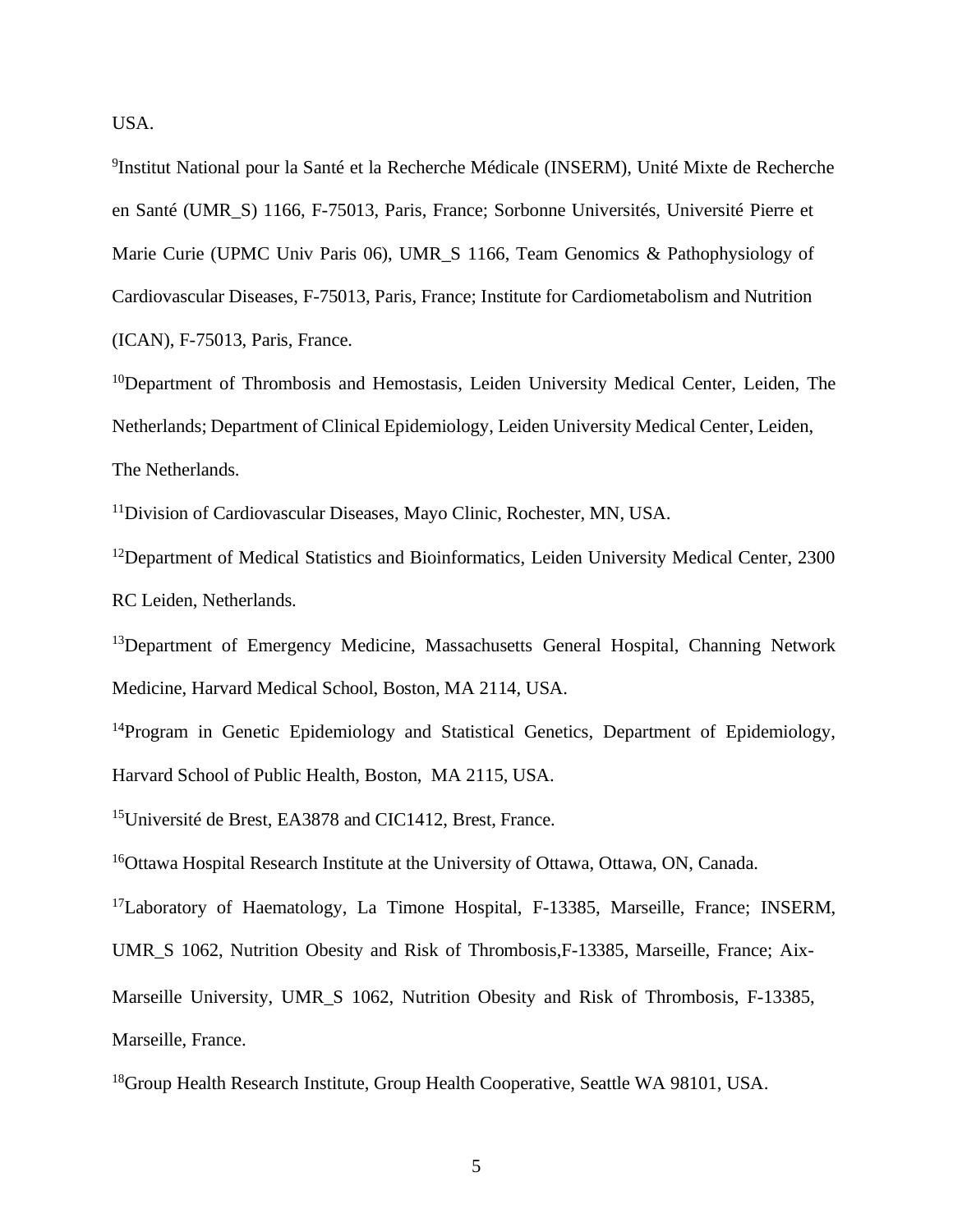<sup>19</sup>Einthoven Laboratory for Experimental Vascular Medicine, Department of Thrombosis and Hemostasis, Leiden University Medical Center, Leiden,2300 RC, Netherlands.

<sup>20</sup> Division of Preventive Medicine, Brigham and Women's Hospital and Harvard Medical School, Boston, MA 02215, USA.

 $^{21}$ Division of Preventive Medicine, Brigham and Women's Hospital, Boston, MA 02215, USA.

 $^{22}$ Department of Molecular Epidemiology, Leiden University Medical Center, 2300 RC Leiden, Netherlands.

<sup>23</sup>Université Paris Descartes, Sorbonne Paris Cité, Paris, France; AP-HP, Hopital Européen Georges Pompidou, Service d'hématologie Biologique, Paris, France; INSERM, UMR\_S 1140, Faculté de Pharmacie, Paris, France.

<sup>24</sup>Department of Epidemiology, University of Washington, Seattle WA 98195, USA.

<sup>25</sup>Seattle Epidemiologic Research and Information Center, VA Office of Research and Development, Seattle WA 98108, USA.

<sup>26</sup>Los Angeles Biomedical Research Institute and Department of Pediatrics, Harbor-UCLA Medical Center, Torrence CA 90502, USA.

<sup>27</sup>INSERM Research Center U897, University of Bordeaux, Bordeaux, France.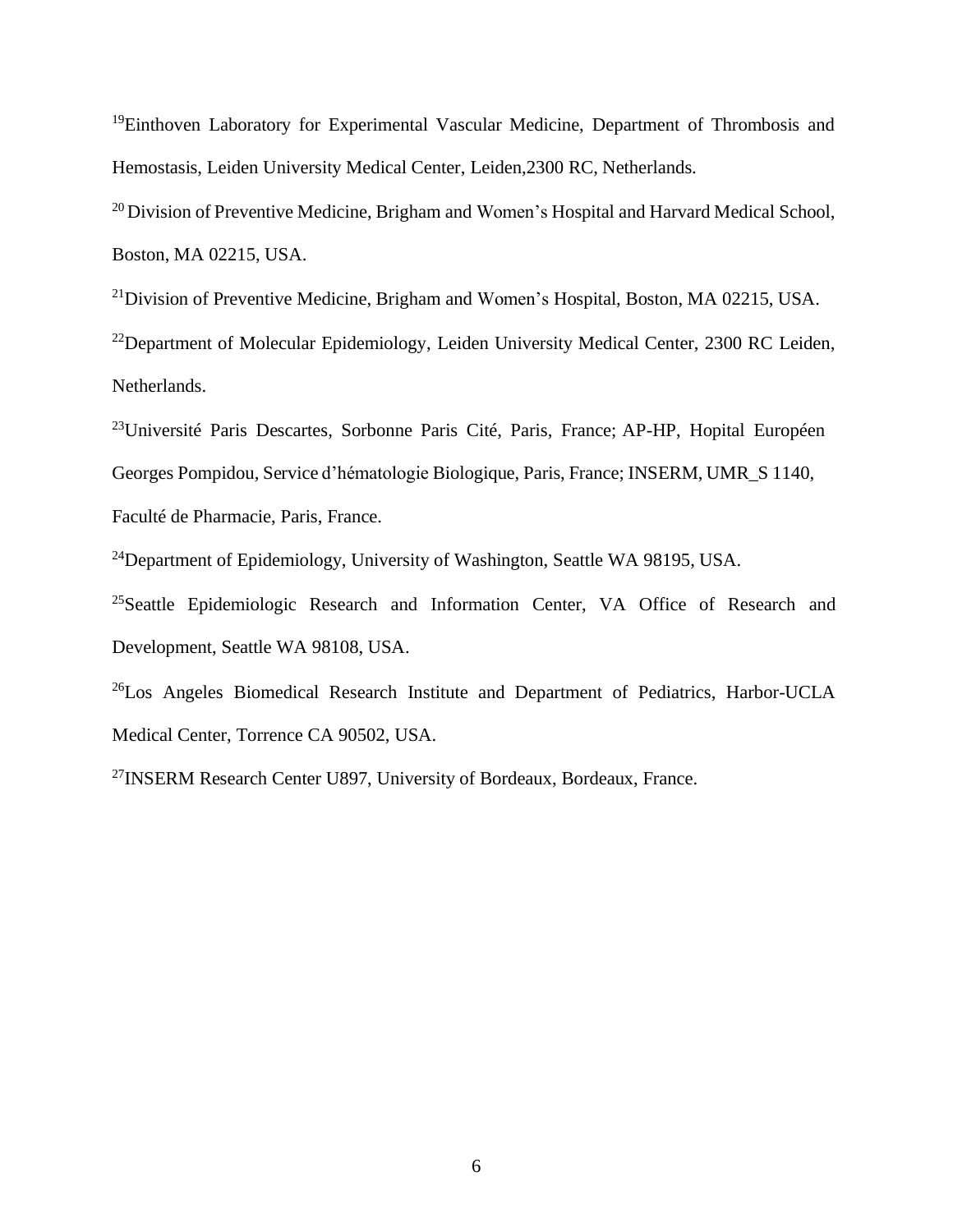#### **The CHARGE Consortium Hemostasis Working Group**

Nicholas L. Smith, Jennifer E. Huffman, David P. Strachan, Jie Huang, Abbas Dehghan, Stella Trompet, Lorna M. Lopez, So-Youn Shin, Jens Baumert, Veronique Vitart, Joshua C. Bis, Sarah H. Wild, Ann Rumley, Qiong Yang, Andre G Uitterlinden, David. J. Stott, Gail Davies, Angela M. Carter, Barbara Thorand, Ozren Polašek, Barbara McKnight, Harry Campbell, Alicja R. Rudnicka, Ming-Huei Chen, Brendan M. Buckley, Sarah E. Harris, Annette Peters, Drazen Pulanic, Thomas Lumley, Anton J.M. de Craen, David C. Liewald, Christian Gieger, Susan Campbell, HND, Ian Ford, Alan J. Gow, Michelle Luciano, David J. Porteous, Xiuqing Guo, Naveed Sattar, Albert Tenesa, Mary Cushman, P. Eline Slagboom, Peter M. Visscher, Tim D. Spector, Thomas Illig, Igor Rudan, Edwin G. Bovill, Alan F. Wright, Wendy L. McArdle, Geoffrey Tofler, Albert Hofman, Rudi G.J. Westendorp, John M. Starr, Peter J. Grant, Mahir Karakas, Nicholas D. Hastie, Bruce M. Psaty, James F. Wilson, DPhil, Gordon D. O. Lowe, Christopher J O'Donnell, Jacqueline CM Witteman, J. Wouter Jukema, Ian J. Deary, Nicole Soranzo, Wolfgang Koenig, Caroline Hayward.

#### **The CHARGE Consortium Hemostasis Working Group Affiliations**

Division of Community Health Sciences, St George's, University of London, UK (DPS, ARR); Division of Cardiovascular and Medical Sciences, University of Glasgow, Glasgow, UK (GDOL, AR); ALSPAC Laboratory, University of Bristol, UK (WLM). Departments of Epidemiology (NLS, BMP), Medicine (JCB, BMP), Biostatistics (TL, BM), Health Services (BMP), University of Washington; and Group Health Research Institute (NLS, BMP), Group Health Cooperative, Seattle, Washington, USA; Seattle Epidemiologic Research and Information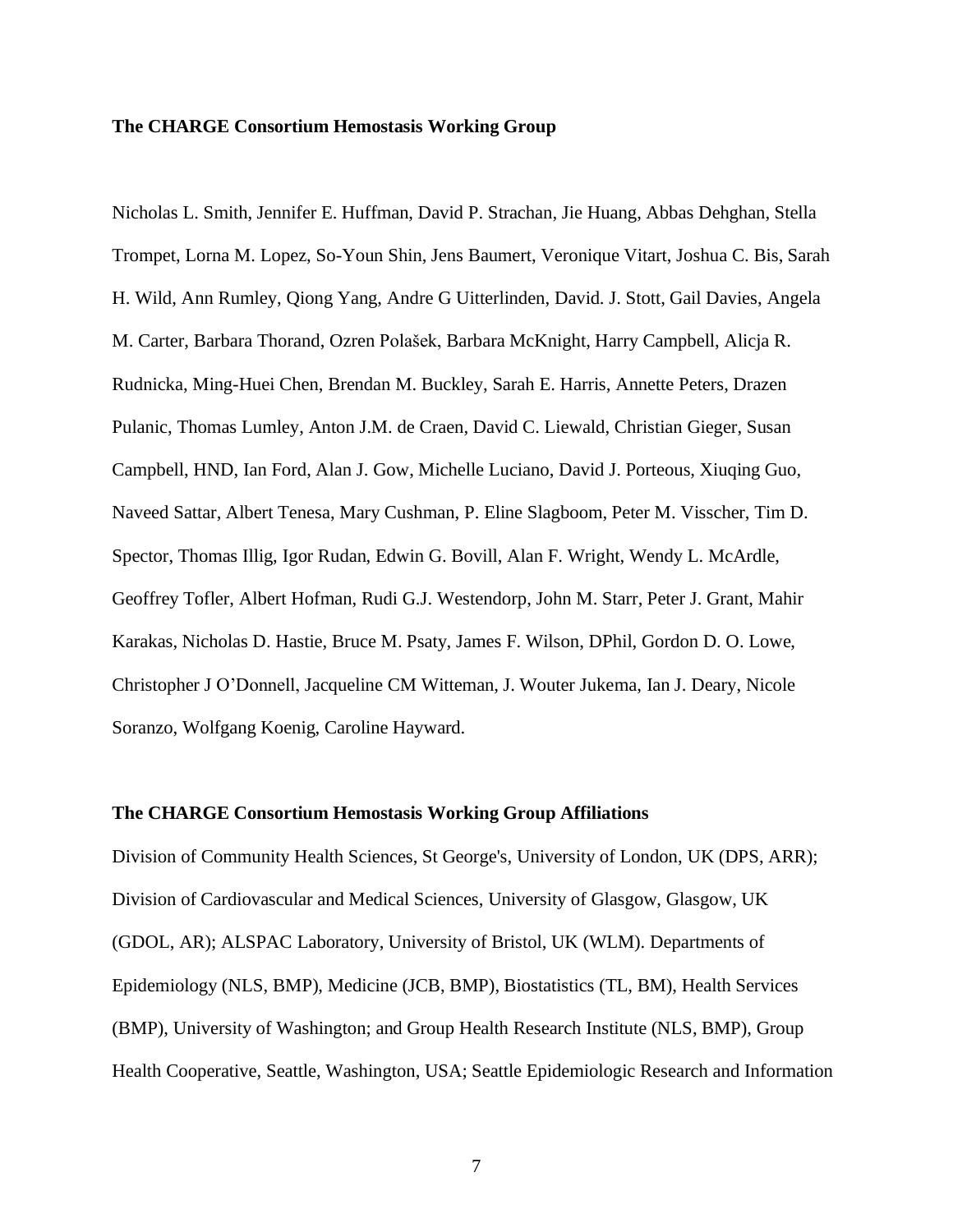Center (NLS), Office of Research & Development, Seattle, WA, USA; Departments of Pathology (MC, EGB), Medicine (MC), University of Vermont, Burlington, Vermont USA; Medical Genetics Institute, Cedars-Sinai Medical Center, Los Angeles, California, USA (XG). MRC Human Genetics Unit, Institute of Genetics and Molecular Medicine, Western General Hospital, Edinburgh, UK (VV, SC, NDH, CH); Centre for Population Health Sciences, University of Edinburgh Medical School, Edinburgh, UK (IR); Gen Info Ltd, Zagreb, Croatia (OP, IR); Medical School, University of Zagreb, Zagreb, Croatia (OP); Division of Haematology, Department of Internal Medicine, Clinical Hospital Center Zagreb, Zagreb, Croatia, Medical School, University of Osijek, Osijek, Croatia (DP); Croatian Centre for Global Health, University of Split Medical School, Split, Croatia (IR). National Heart, Lung, and Blood Institute's Framingham Heart Study (JH, CJO) and Division of Intramural Research (C.J.O.), National Heart, Lung, and Blood Institute, Bethesda, MD; Cardiology Division (C.J.O.), Department of Medicine, Massachusetts General Hospital, Harvard Medical School, Boston, Massachusetts USA; Departments of Biostatistics (QY) and Neurology (MHC), Boston University, Boston, Massachusetts USA; Royal North Shore Hospital, University of Sydney, Australia (GT). Helmholtz Zentrum München, German Research Center for Environmental Health, Institute of Genetic Epidemiology (CG), Unit of Molecular Epidemiology (TI), Institute of Epidemiology II (JB, BT, AP), Neuherberg, Germany, Department of Internal Medicine II-Cardiology, University of Ulm Medical Center, Ulm, Germany (MK, WK). Centre for Cognitive Ageing and Cognitive Epidemiology, The University of Edinburgh, 7 George Square, Edinburgh, EH8 9JZ, UK (LML, SEH, DCL, AJG, ML, JMS, DJP, PMV, IJD); Department of Psychology, The University of Edinburgh, 7 George Square, Edinburgh, EH8 9JZ, UK (LML, GD, DCL, AJG, ML, IJD); Geriatric Medicine Unit, The University of Edinburgh, Royal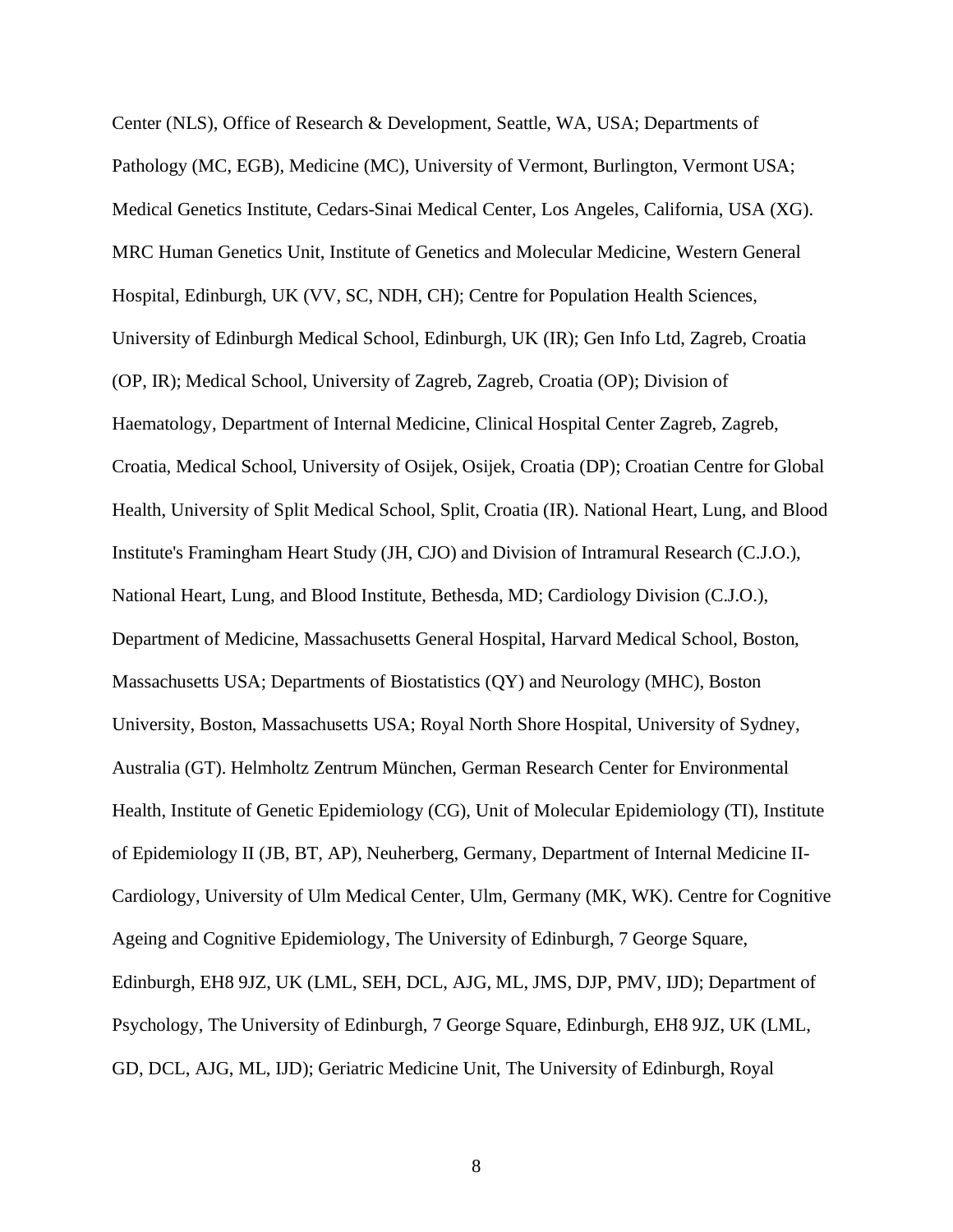Victoria, Craigleith Road, Edinburgh, EH4 2DN, UK (JMS); Medical Genetics Section, The University of Edinburgh, Edinburgh, EH4 2XU, UK (SEH,DJP); MRC Human Genetics Unit, The Institute of Genetics and Molecular Medicine, Western General Hospital, Edinburgh, EH4 2XU, UK (AT); The Roslin Institute, Royal (Dick) School of Veterinary Studies, University of Edinburgh, Roslin, UK (AT); Queensland Statistical Genetics, Queensland Institute of Medical Research, Brisbane, Australia (PMV). MRC Human Genetics Unit, Institute of Genetics and Molecular Medicine, Western General Hospital, Edinburgh, UK (JEH, AFW); Centre for Population Health Sciences, University of Edinburgh Medical School, Edinburgh, UK (SHW, JFW, HC). Departments of Cardiology (ST, WJ), Gerontology and Geriatrics (ST, AJMdC, RGJW) and Molecular Epidemiology (PES) Leiden University Medical Center, The Netherlands; Netherlands Consortium of Healthy Ageing (PES, RGJW), The Netherlands; Division of Cardiovascular and Medical Sciences (DJS, GDOL, AR) and Robertson Center for Biostatistics (IF) University of Glasgow, Glasgow, UK; BHF Glasgow Cardiovascular Research Centre (NS), Faculty of Medicine, Glasgow, UK; Department of Pharmacology and Therapeutics, University College Cork, Ireland (BMB); Durrer Center for Cardiogenetic Research, Amsterdam, The Netherlands (WJ); Interuniversity Cardiology Institute of the Netherlands, Utrecht, The Netherlands (WJ). Department of Epidemiology (AD, AGU, AH, JCMW) and Internal Medicine (AGU), Erasmus University Medical Center, Rotterdam, The Netherlands; Netherlands Consortium for Healthy Aging (AD, AGU, AH, JCMW). Human Genetics Department (SYS, NS), Wellcome Trust Sanger Institute, Hinxton, Cambridge, UK; Department of Twin Research & Genetic Epidemiology Unit (TDS, NS), King's College London (AMC, PJG), London, UK; Division of Cardiovascular and Diabetes Research, Leeds University, Leeds, UK.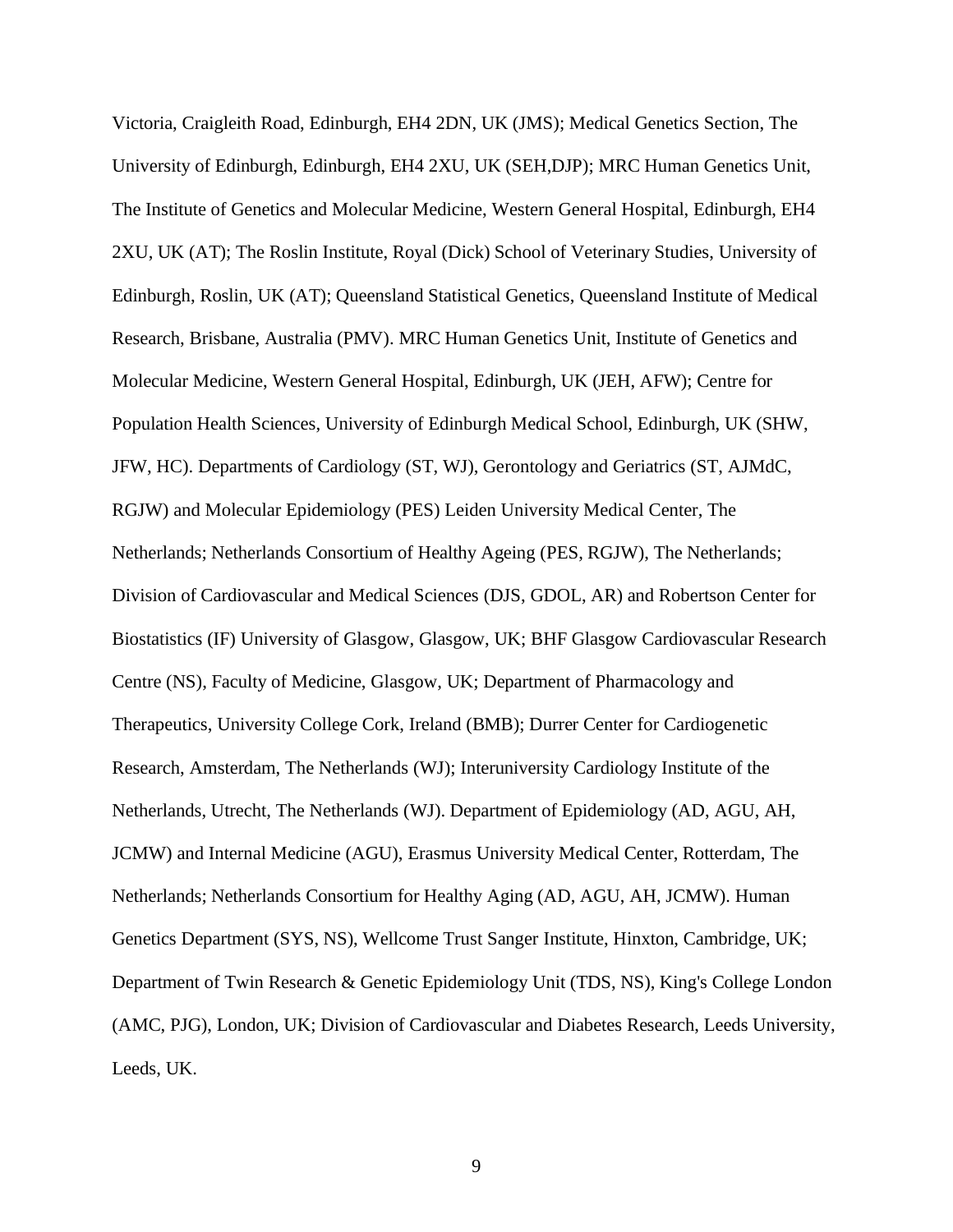#### **The GENIUS-CHD Consortium**

Riyaz S. Patel<sup>1,2</sup>,\* Amand F. Schmidt<sup>1,3,4</sup>,\* Vinicius Tragante<sup>3</sup>,\* Raymond O. McCubrey<sup>5</sup>, Michael V. Holmes<sup>6,7,8</sup>, Laurence Howe<sup>1</sup>, Kenan Direk<sup>1</sup>, Axel Åkerblom<sup>9,10</sup>, Karin Leander<sup>11</sup>, Salim S. Virani<sup>12,13</sup>, Karol A. Kaminski<sup>14,15</sup>, Jochen D. Muehlschlegel<sup>16,17</sup>, Marie-Pierre Dubé<sup>31,32</sup>, Hooman Allayee<sup>18</sup>, Peter Almgren<sup>19</sup>, Maris Alver<sup>20,21</sup>, Ekaterina V. Baranova<sup>22</sup>, Hassan Behloui<sup>23</sup>, Bram Boeckx<sup>24,25</sup>, Peter S. Braund<sup>26,27</sup>, Lutz P. Breitling<sup>28</sup>, Graciela Delgado<sup>29</sup>, Nubia E. Duarte<sup>30</sup>, Line Dufresne<sup>23,33</sup>, Niclas Eriksson<sup>9</sup>, Luisa Foco<sup>34</sup>, Crystel M. Gijsberts<sup>35</sup>, Yan Gong<sup>36</sup>, Jaana Hartiala<sup>18,37</sup>, Mahyar Heydarpour<sup>16,17</sup>, Jaroslav A. Hubacek<sup>38</sup>, Marcus Kleber<sup>29</sup>, Daniel Kofink<sup>3</sup>, Pekka Kuukasjärvi<sup>39</sup>, Vei-Vei Lee<sup>40</sup>, Andreas Leiherer<sup>41,42,43</sup>, Petra A. Lenzini<sup>44</sup>, Daniel Levin<sup>45</sup>, Leo-Pekka Lyytikäinen<sup>46,47</sup>, Nicola Martinelli<sup>48</sup>, Ute Mons<sup>28</sup>, Christopher P. Nelson<sup>26,27</sup>, Kjell Nikus<sup>49,50</sup>, Anna P. Pilbrow<sup>51</sup>, Rafal Ploski<sup>52</sup>, Yan V. Sun<sup>53,54</sup>, Michael W.T. Tanck<sup>55</sup>, W.H.Wilson Tang<sup>56,57</sup>, Stella Trompet<sup>58,59</sup>, Sander W. van der Laan<sup>35</sup>, Jessica Van Setten, Ragnar O. Vilmundarson<sup>60,61</sup>, Chiara Viviani Anselmi<sup>62</sup>, Efthymia Vlachopoulou<sup>63</sup>, Eric Boerwinkle<sup>64</sup>, Carlo Briguori<sup>65</sup>, John F. Carlquist<sup>5,66</sup>, Kathryn F. Carruthers<sup>67</sup>, Gavino Casu<sup>68</sup>, John Deanfield<sup>1,2</sup>, Panos Deloukas<sup>69,70</sup>, Frank Dudbridge<sup>71</sup>, Natalie Fitzpatrick<sup>72</sup>, Bruna Gigante<sup>11</sup>, Stefan James<sup>9,73</sup>, Marja-Liisa Lokki<sup>63</sup>, Paulo A. Lotufo<sup>74</sup>, Nicola Marziliano<sup>68</sup>, Ify R Mordi<sup>45</sup>, Joseph B. Muhlestein<sup>5,66</sup>, Chris Newton Cheh<sup>75</sup>, Jan Pitha<sup>38</sup>, Christoph H. Saely<sup>41,42,76</sup>, Ayman Samman-Tahhan<sup>77</sup>, Pratik B. Sandesara<sup>77</sup>, Andrej Teren<sup>78,79</sup>, Adam Timmis<sup>72,80</sup>, Frans Van de Werf<sup>81</sup>, Els Wauters<sup>82</sup>, Arthur A.M. Wilde<sup>83,84</sup>, Ian Ford<sup>85</sup>, David J. Stott<sup>86</sup>, Ale Algra<sup>87</sup>, Maria G. Andreassi<sup>88</sup>, Diego Ardissino<sup>89</sup>, Benoit J. Arsenault<sup>90,91</sup>, Christie M. Ballantyne<sup>13</sup>, Thomas O. Bergmeijer<sup>92</sup>, Connie R. Bezzina<sup>83</sup>, Simon C. Body<sup>17,93</sup>, Peter Bogaty<sup>94,95,96</sup>, Hermann Brenner<sup>28</sup>, Ralph Burkhardt<sup>79,97</sup>, Clara Carpeggiani<sup>88</sup>, Gianluigi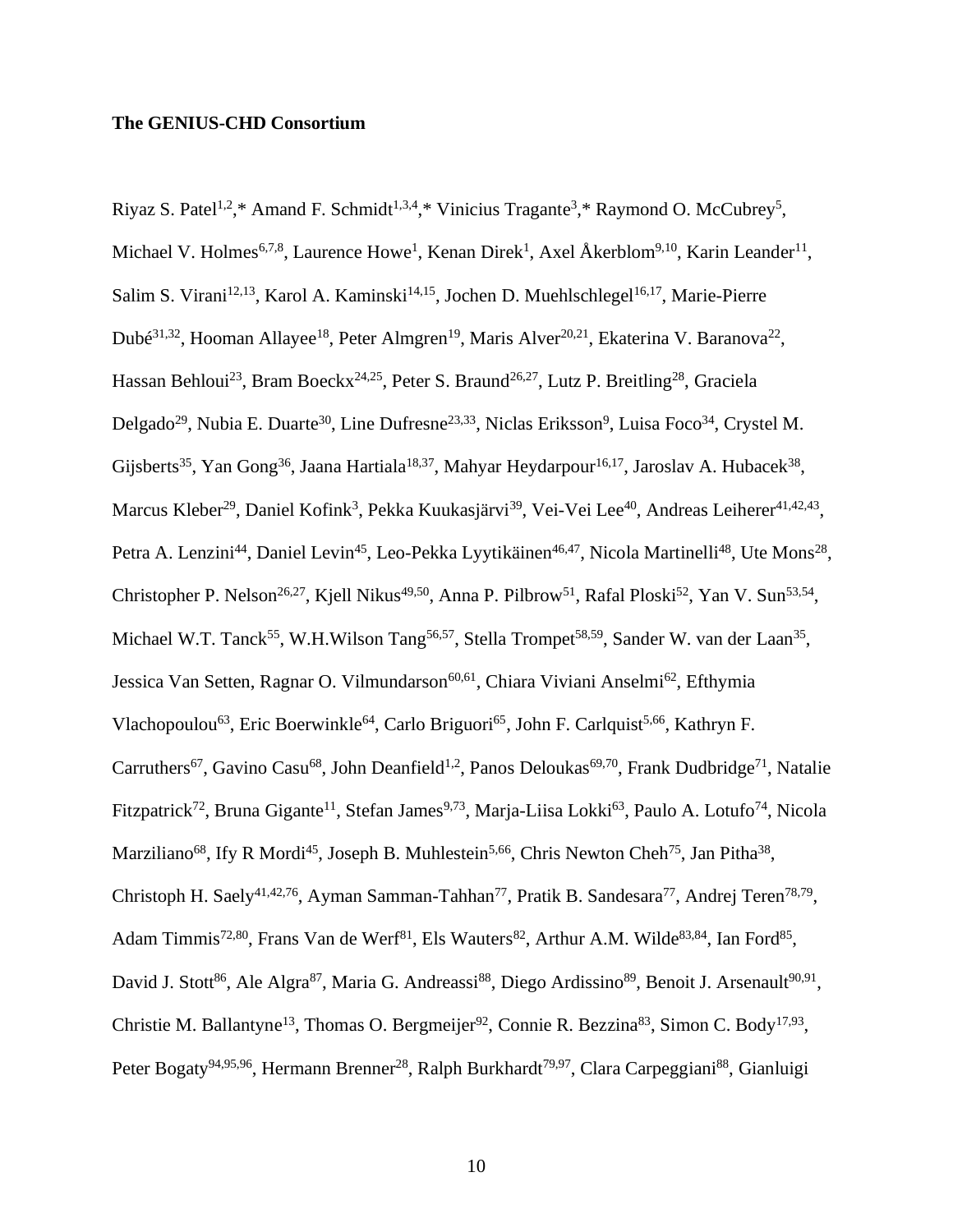Condorelli<sup>62,98</sup>, Rhonda M. Cooper-DeHoff<sup>36</sup>, Sharon Cresci<sup>44,99</sup>, Ulf de Faire<sup>11</sup>, Robert N. Doughty<sup>100</sup>, Heinz Drexel<sup>41,42,101</sup>, James C. Engert<sup>33,102,103</sup>, Keith A.A. Fox<sup>104</sup>, Domenico Girelli<sup>48</sup>, Emil Hagström<sup>9,10</sup>, Stanley L. Hazen<sup>56,105</sup>, Claes Held<sup>9,10</sup>, Harry Hemingway<sup>72</sup>, Imo E. Hoefer<sup>106</sup>, G. Kees Hovingh<sup>107</sup>, Julie A. Johnson<sup>36,108</sup>, J. Wouter Jukema<sup>59,109,110</sup>, Marcin P. Kaczor<sup>111</sup>, Mika Kähönen<sup>112,113</sup>, Jiri Kettner<sup>114</sup>, Marek Kiliszek<sup>115</sup>, Olaf H. Klungel<sup>22</sup>, Bo Lagerqvist<sup>9,73</sup>, Diether Lambrechts<sup>24,25</sup>, Jari O. Laurikka<sup>116,117</sup>, Terho Lehtimäki<sup>46,47</sup>, Daniel Lindholm<sup>9,10</sup>, B. K. Mahmoodi<sup>92</sup>, Anke H. Maitland-van der Zee<sup>22,118</sup>, Ruth McPherson<sup>60,119</sup>, Olle Melander<sup>19,120</sup>, Andres Metspalu<sup>20,21</sup>, Anna Niemcunowicz-Janica<sup>121</sup>, Oliviero Olivieri<sup>48</sup>, Grzegorz Opolski<sup>122</sup>, Colin N. Palmer<sup>123</sup>, Gerard Pasterkamp<sup>124</sup>, Carl J. Pepine<sup>108</sup>, Alexandre C. Pereira<sup>30</sup>, Louise Pilote<sup>23,125</sup>, Arshed A. Quyyumi<sup>77</sup>, A. Mark Richards<sup>51,126</sup>, Marek Sanak<sup>111</sup>, Markus Scholz<sup>79,127</sup>, Agneta Siegbahn<sup>9,128</sup>, Juha Sinisalo<sup>129</sup>, J.Gustav Smith<sup>130,131</sup>, John A. Spertus<sup>132,133</sup>, Alexandre F. R. Stewart<sup>60,61</sup>, Wojciech Szczeklik<sup>111</sup>, Anna Szpakowicz<sup>15</sup>, Jurriën M. ten Berg<sup>92</sup>, George Thanassoulis<sup>33,23,103</sup>, Joachim Thiery<sup>79,134</sup>, Yolanda van der Graaf<sup>135</sup>, Frank L.J. Visseren<sup>136</sup>, Johannes Waltenberger<sup>137</sup>, CARDIoGRAMPlusC4D, Pim Van der Harst<sup>138</sup>, Jean-Claude Tardif<sup>31,32</sup>, Naveed Sattar<sup>86</sup>, Chim C. Lang<sup>45</sup>, Guillaume Pare<sup>139,140</sup>, James M. Brophy<sup>23,125</sup>, Jeffrey L. Anderson<sup>5,66</sup>, Winfried März<sup>29,142,143</sup>, Lars Wallentin<sup>9,73</sup>, Vicky A. Cameron<sup>51</sup>,\* Benjamin D. Horne<sup>5,141</sup>,\* Nilesh J. Samani<sup>26,27</sup>,\* Aroon Hingorani<sup>1</sup>,\* Folkert W. Asselbergs<sup>1,3,144\*</sup>

#### **The GENIUS-CHD Consortium Affiliations**

<sup>1</sup>Institute of Cardiovascular Science, Faculty of Population Health Science, University College London, London, UK

2Bart's Heart Centre, St Bartholomew's Hospital, London, EC1A2DA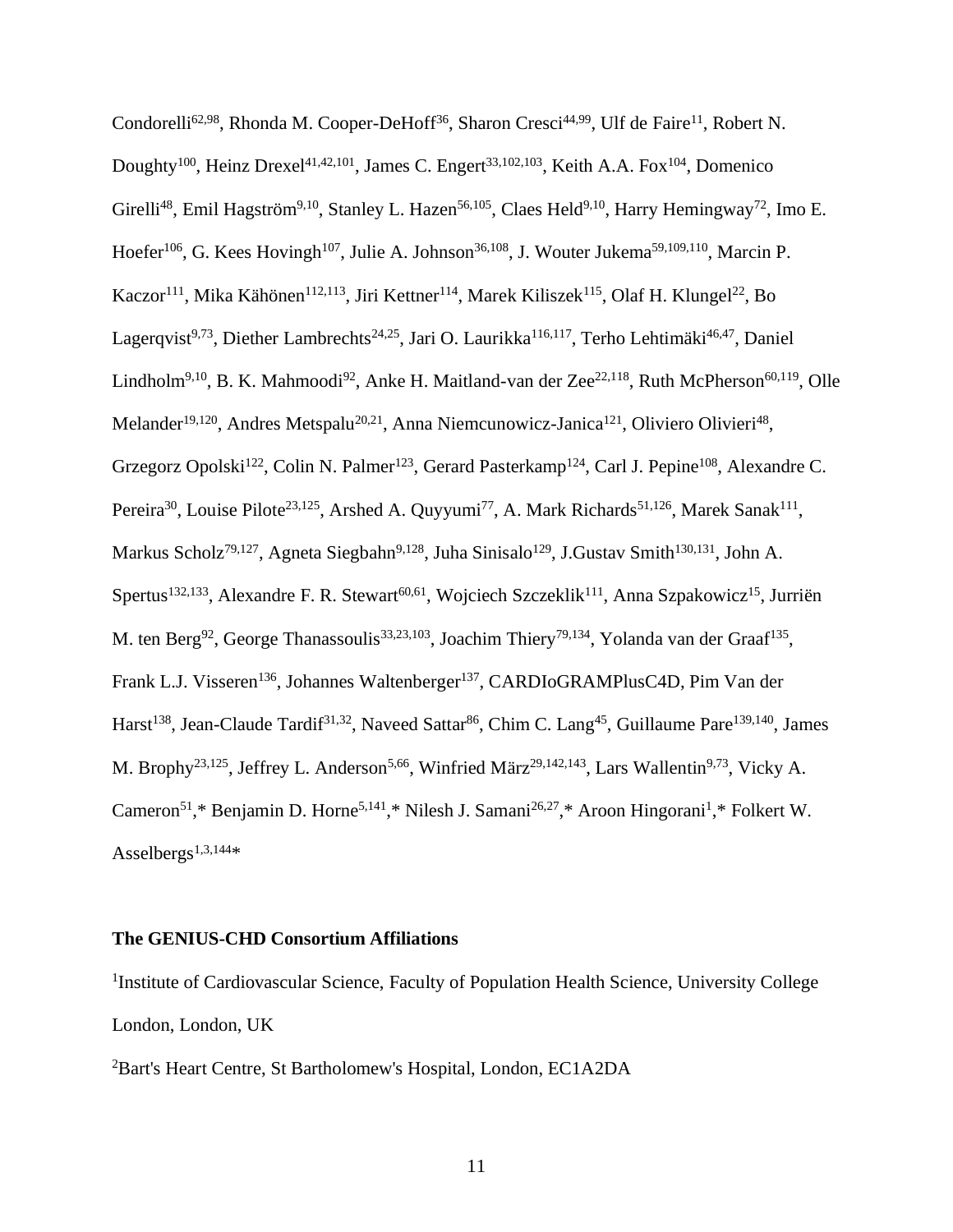<sup>3</sup>Department of Cardiology, Division Heart and Lungs, UMC Utrecht, Utrecht, Netherlands <sup>4</sup>Groningen Research Institute of Pharmacy, University of Groningen, Groningen, the **Netherlands** 

<sup>5</sup>Intermountain Heart Institute, Intermountain Medical Center, Salt Lake City, UT <sup>6</sup>Clinical Trial Service Unit and Epidemiological Studies Unit, Nuffield Department of Population Health, University of Oxford, Oxford, UK.

<sup>7</sup>Medical Research Council Population Health Research Unit at the University of Oxford, Oxford, UK

<sup>8</sup>National Institute for Health Research Oxford Biomedical Research Centre, Oxford University Hospital, Oxford, UK

<sup>9</sup>Uppsala Clinical Research Center, Uppsala, Sweden

<sup>10</sup>Department of Medical Sciences, Cardiology, Uppsala University, Uppsala, Sweden.

<sup>11</sup>Institute of Environmental Medicine, Box 210, Karolinska Institutet, 171 77 Stockholm, Sweden

<sup>12</sup>Section of Cardiology, Michael E. DeBakey Veterans Affairs Medical Center

<sup>13</sup>Section of Cardiovascular Research, Department of Medicine, Baylor College of Medicine,

Houston, TX, USA

<sup>14</sup>Department of Population Medicine and Civilization Disease Prevention; Medical University of Bialystok

<sup>15</sup>Department of Cardiology; Medical University of Bialystok

<sup>16</sup>Department of Anesthesiology, Perioperative and Pain Medicine, Brigham & Women's

Hospital, Boston, MA 02115, USA

17Harvard Medical School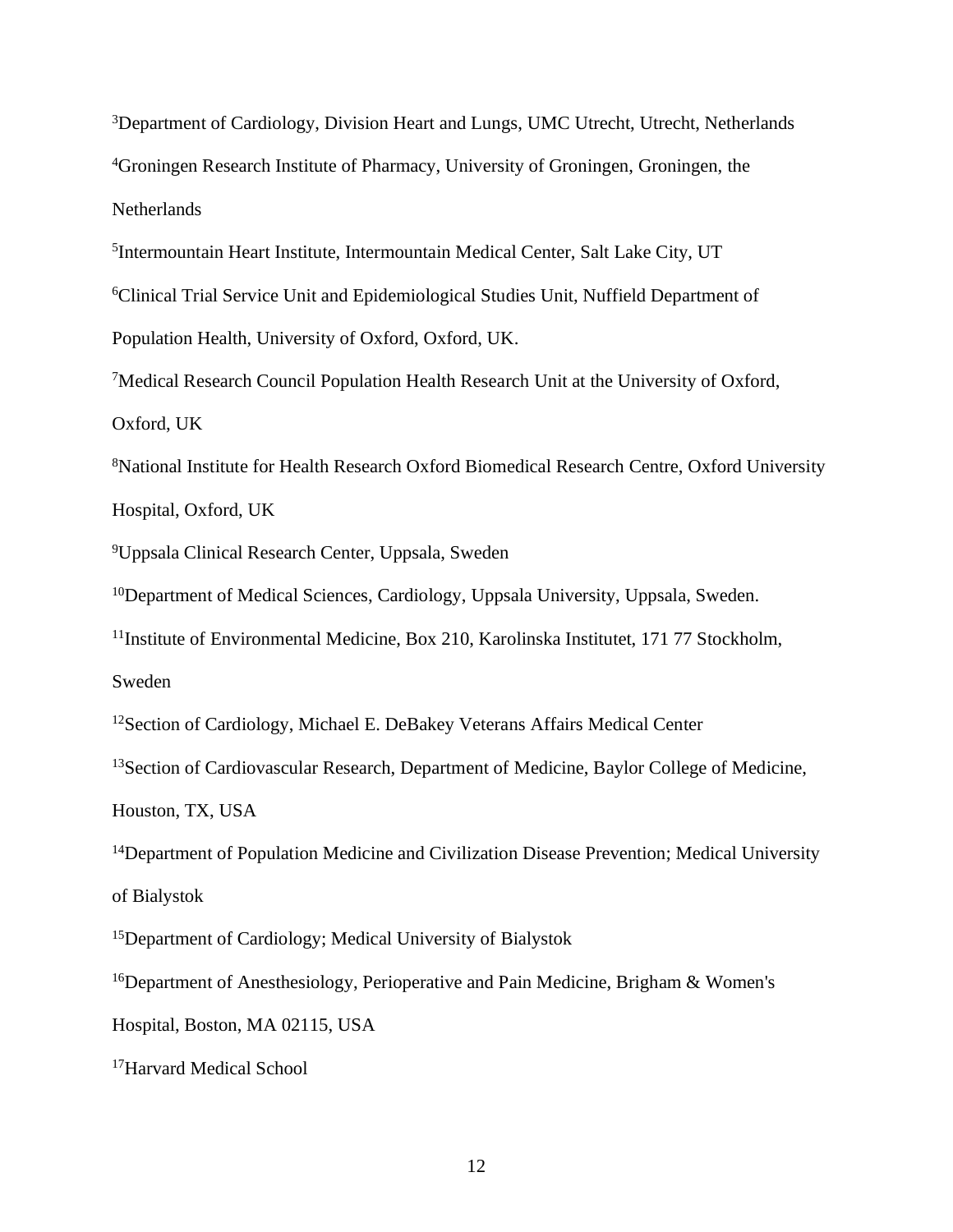<sup>18</sup>Departments of Preventive Medicine and Biochemistry and Molecular Medicine, Keck School of Medicine of USC, Los Angeles, CA 90033

<sup>19</sup>Department of Clinical Sciences, Lund University, Malmö, Sweden

<sup>20</sup>Estonian Genome Center, Institute of Genomics, University of Tartu

<sup>21</sup>Department of Biotechnology, Institute of Molecular and Cell Biology, University of Tartu, Tartu, Estonia

 $22$ Division of Pharmacoepidemiology and Clinical Pharmacology, Utrecht University

<sup>23</sup>Centre for Outcomes Research & Evaluation, Research Institute of the McGill University

Health Centre, Montreal, 5252 De Maisonneuve Boulevard, Quebec, Canada, H4A 3S5

<sup>24</sup>Laboratory for Translational Genetics, Department of Human Genetics, KU Leuven, Belgium

<sup>25</sup>Laboratory for Translational Genetics, VIB Center for Cancer Biology, VIB, Belgium

<sup>26</sup>Department of Cardiovascular Sciences, University of Leicester, BHF Cardiovascular Research

Centre, Glenfield Hospital, Leicester, UK

<sup>27</sup>NIHR Leicester Biomedical Research Centre, Glenfield Hospital, Groby Road, Leicester, LE3 9QP

<sup>28</sup>Division of Clinical Epidemiology and Aging Research, German Cancer Research Center (DKFZ), Im Neuenheimer Feld 581, 69120 Heidelberg, Germany

<sup>29</sup>Vth Department of Medicine, Medical Faculty Mannheim, Heidelberg University, Theodor-

Kutzer-Ufer 1-3, 68167 Mannheim, Germany

<sup>30</sup>Heart Institute, University of Sao Paulo

<sup>31</sup>Montreal Heart Institute, 5000 Belanger St., Montreal QC, H1T1C8, Canada

<sup>32</sup>Université de Montréal, Faculty of Medicine, 29000 blvd Edouard-Montpetit, Montreal QC, H3T1J4, Canada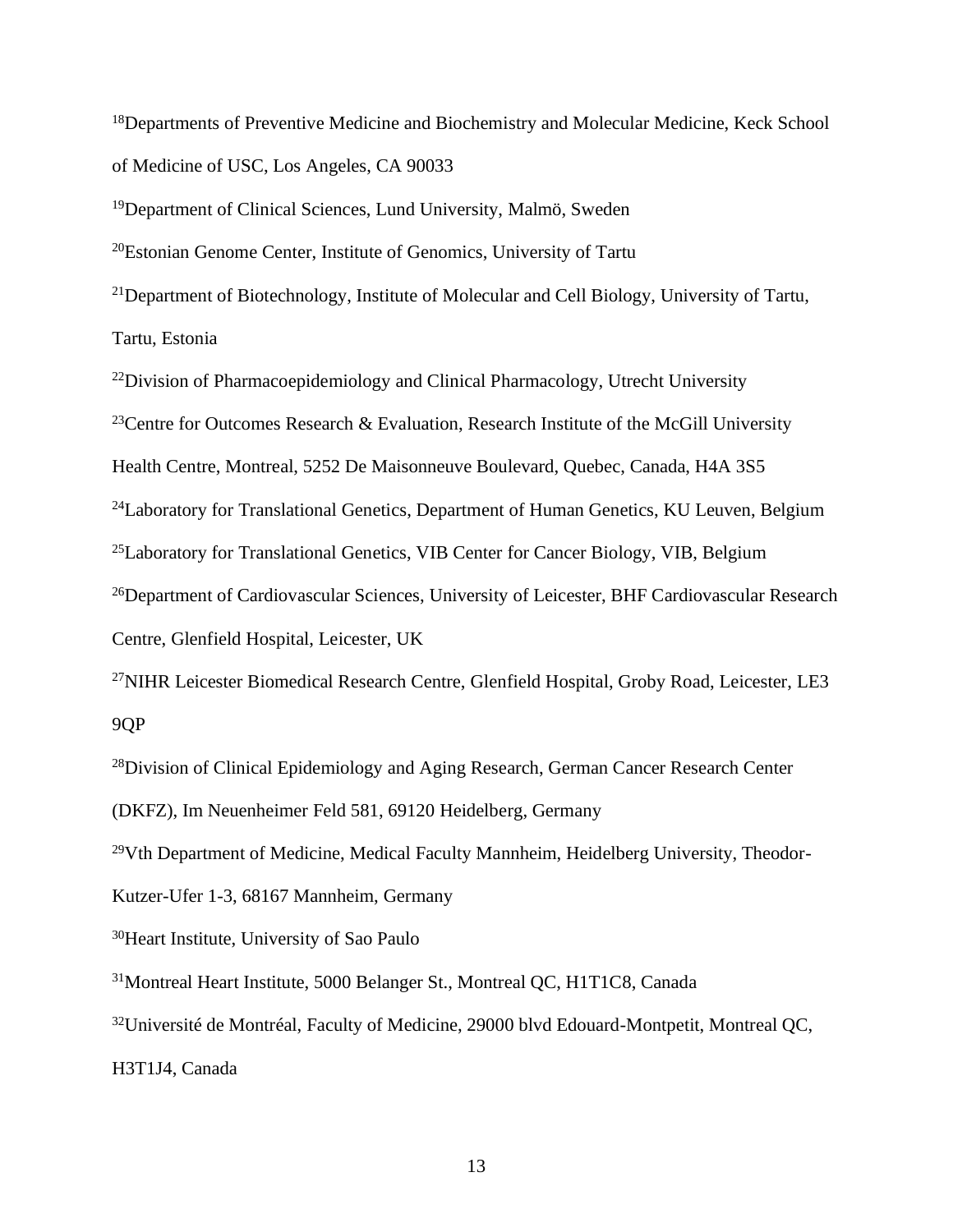<sup>33</sup>Preventive and Genomic Cardiology, McGill University Health Center, Montreal, Quebec, Canada

<sup>34</sup>Institute for Biomedicine, Eurac Research, Affiliated Institute of the University of Lübeck, Bolzano, Italy

<sup>35</sup>Laboratory of Experimental Cardiology, UMC Utrecht, the Netherlands

<sup>36</sup>University of Florida, Department of Pharmacotherapy and Translational Research and Center for Pharmacogenomics, 1333 Center Drive, Gainesville FL, USA 32608-0486

<sup>37</sup>Institute for Genetic Medicine, Keck School of Medicine of USC, Los Angeles, CA 90033

<sup>38</sup>Centre for Experimental Medicine, Institut for Clinical and Experimental Medicine, Prague, Czech Republic

<sup>39</sup>Department of Cardio-Thoracic Surgery, Finnish Cardiovascular Research Center - Tampere, Faculty of Medicine and Life Sciences, University of Tampere, Arvo Ylpön katu 34, Tampere 33014, Finland

<sup>40</sup>Department of Biostatistics &Epidemiology, Texas Heart Institute, Houston, TX, USA <sup>41</sup>Vorarlberg Institute for Vascular Investigation and Treatment (VIVIT), Carinagasse 47, 6800 Feldkirch, Austria

<sup>42</sup>Private University of the Principality of Liechtenstein, Dorfstrasse 24, 9495 Triesen, Liechtenstein

<sup>43</sup>Medical Central Laboratories, Carinagasse 47, 6800 Feldkirch, Austria <sup>44</sup>Washington University School of Medicine, Department of Genetics, Statistical Genomics Division, Saint Louis, Missouri

<sup>45</sup>Division of Molecular & Clinical Medicine, School of Medicine, University of Dundee, Dundee DD1 9SY, Scotland, U.K.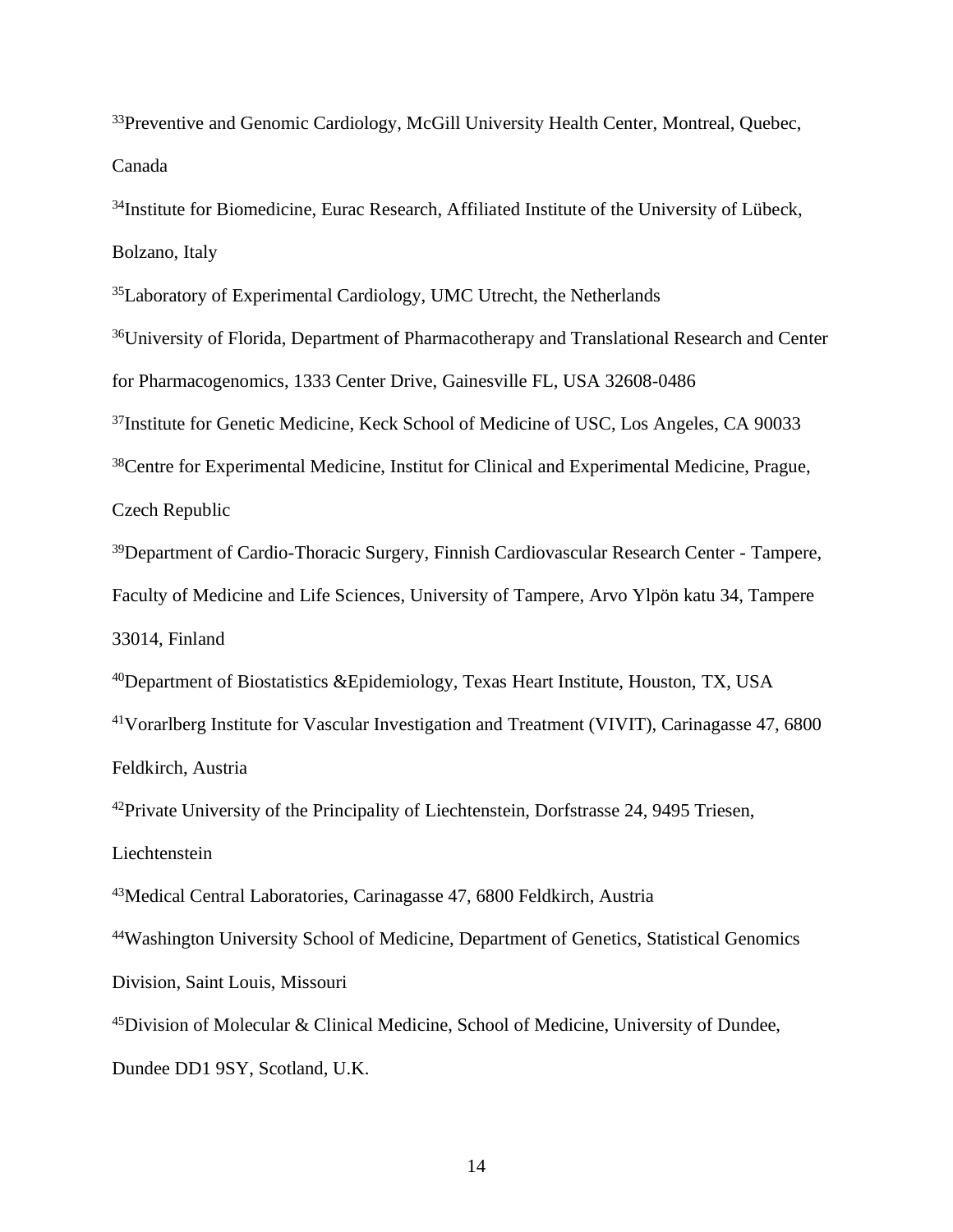<sup>46</sup>Department of Clinical Chemistry, Fimlab Laboratories, Arvo Ylpön katu 34, Tampere 33014, Finland

<sup>47</sup>Department of Clinical Chemistry, Finnish Cardiovascular Research Center - Tampere, Faculty

of Medicine and Life Sciences, University of Tampere, Tampere 33014, Finland

<sup>48</sup>Department of Medicine, University of Verona, Italy

<sup>4</sup>Department of Cardiology, Heart Center, Tampere University Hospital, Arvo Ylpön katu 6, Tampere 33521, Finland

<sup>50</sup>Department of Cardiology, Finnish Cardiovascular Research Center - Tampere, Faculty of Medicine and Life Sciences, University of Tampere, Tampere 33014, Finland

<sup>51</sup>The Christchurch Heart Institute, University of Otago Christchurch, PO Box 4345,

Christchurch 8140, New Zealand

<sup>52</sup>Department of Medical Genetics, Medical University of Warsaw, Pawinskiego 3c, 02-106 Warsaw, Poland

<sup>53</sup>Department of Epidemiology, Emory University Rollins School of Public Health, 1518 Clifton Rd. NE, Atlanta, GA 30322, United States

<sup>54</sup>Department of Biomedical Informatics, Emory University School of Medicine, Atlanta, GA 30322, United States

<sup>55</sup>Amsterdam UMC, University of Amsterdam, Clinical Epidemiology and Biostatistics, The Netherlands

<sup>56</sup>Department of Cellular and Molecular Medicine, Lerner Research Institute, Cleveland Clinic, OH 44106

<sup>57</sup>Department of Cardiovascular Medicine, Heart and Vascular Institute, and Center for Clinical Genomics, Cleveland Clinic, OH 44106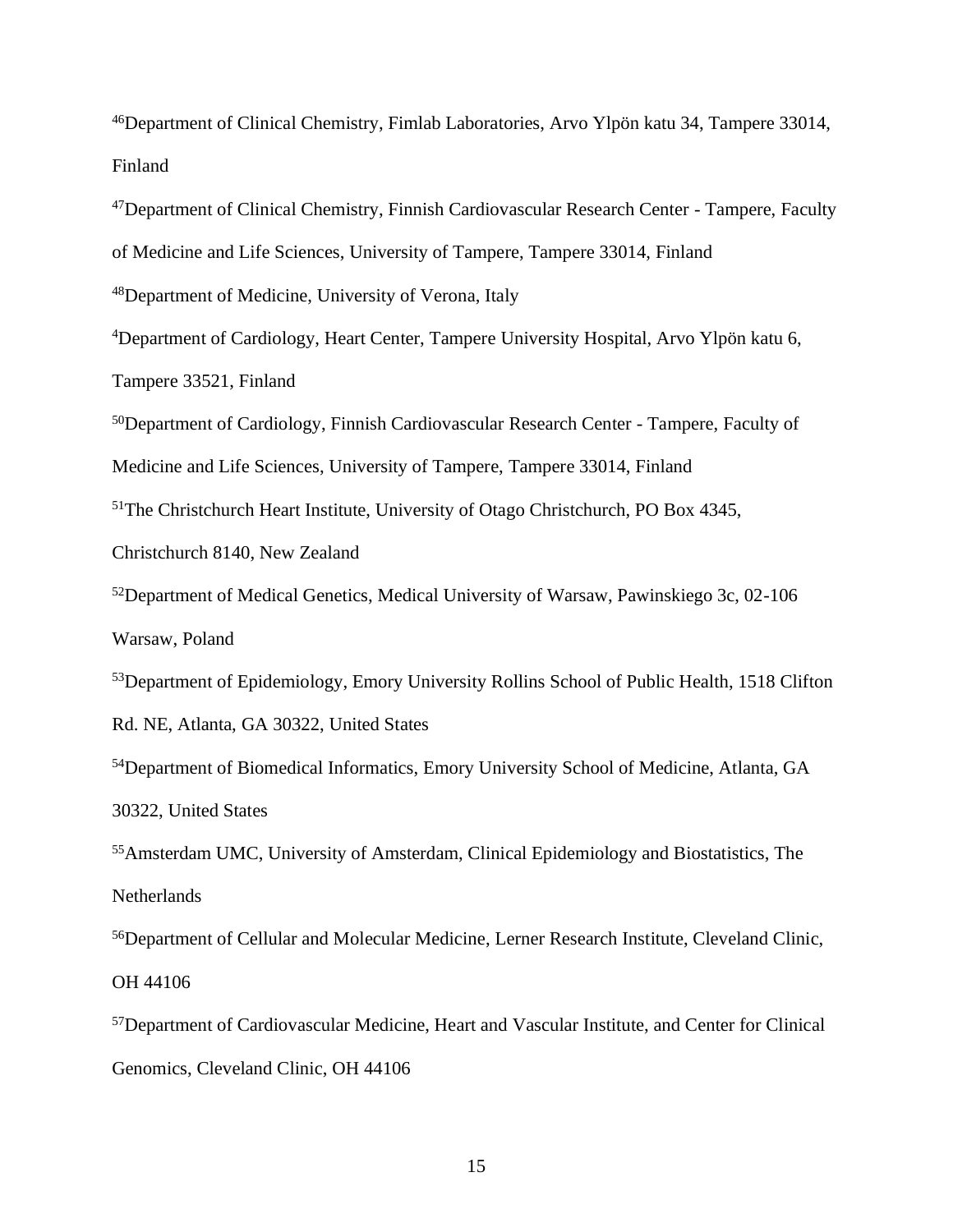Section of gerontology and geriatrics, Department of internal medicine, Leiden University Medical Center, Leiden, The Netherlands

Department of Cardiology, Leiden, University Medical Center, Leiden, the Netherlands Ruddy Canadian Cardiovascular Genetics Centre, University of Ottawa Heart Institute, Ottawa, Ontario, Canada

Department of Biochemistry, Microbiology and Immunology, University of Ottawa, Ontario, Canada

Department of Cardiovascular Medicine, Humanitas Clinical and Research Center, Via Manzoni 56, Rozzano, 20089 Milan, Italy.

Transplantation Laboratory, Medicum, University of Helsinki, Helsinki, Finland.

University of Texas School of Public Health, Houston, TX, USA

Clinica Mediterranea, Naples, Italy.

Cardiology Division, Department of Internal Medicine, University of Utah, Salt Lake City, UT

Cardiovascular Sciences, University of Edinburgh, QMRI, 47 Little France Crescent,

Edinburgh EH16 4TJ

ATS Sardegna, ASL 3 Nuoro

William Harvey Research Institute, Barts &the London Medical School, Queen Mary

University of London, London, UK

Centre for Genomic Health, Queen Mary University of London, London, UK.

Department of Health Sciences, University of Leicester, UK.

Institute of Health Informatics, Faculty of Population Health Science, University College London, London, UK

<sup>73</sup>Department of Medical Sciences, Cardiology, Uppsala University, Uppsala, Sweden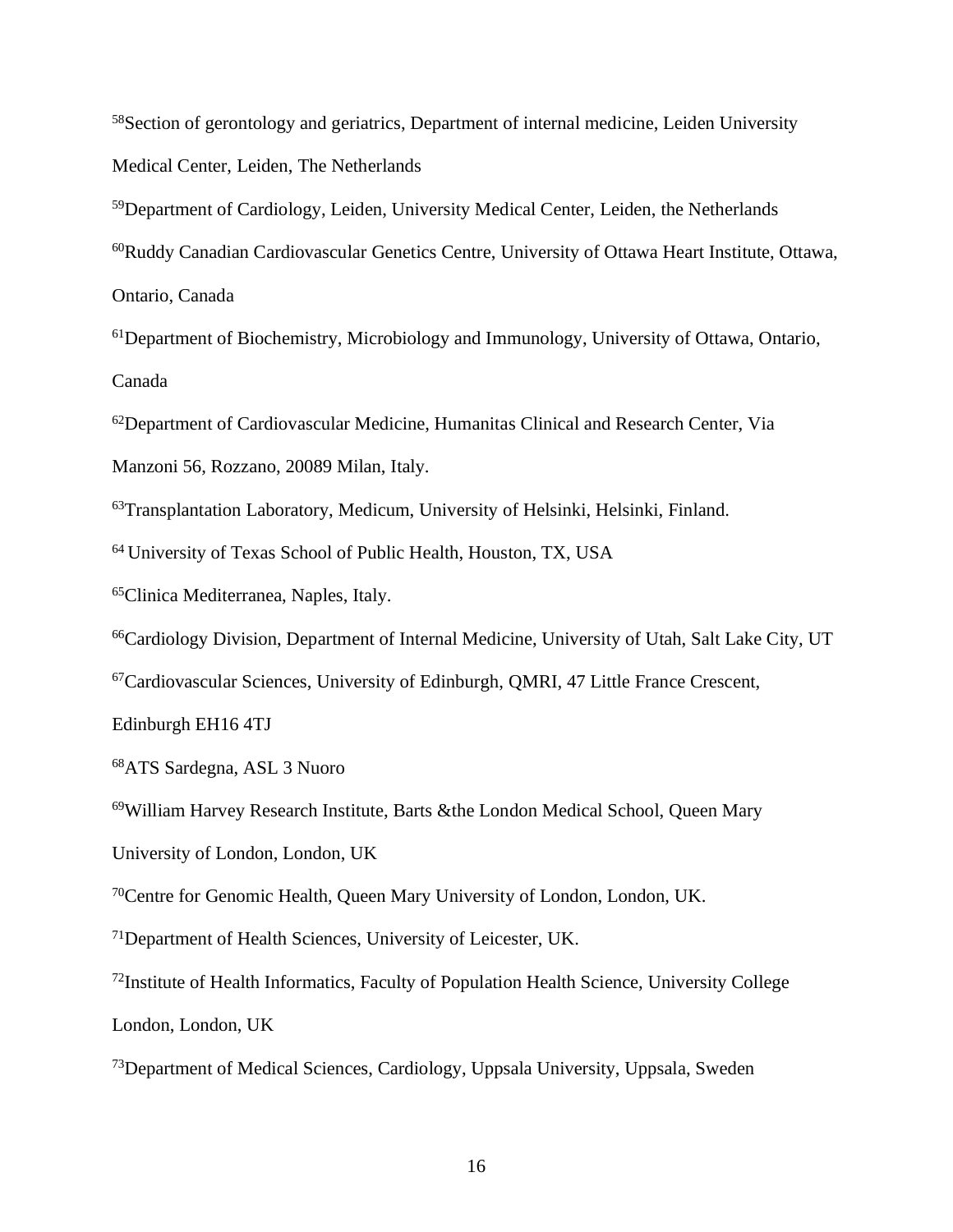<sup>74</sup>Centro de Pesquisa Clinica, Hospital Universitario, Universidade de Sao Paulo <sup>75</sup>Cardiovascular Research Center and Center for Human Genetic Research, Massachusetts General Hospital, Boston, Massachusetts; Program in Medical and Population Genetics, Broad Institute, Cambridge, Massachusetts.

<sup>76</sup>Department of Medicine and Cardiology, Academic Teaching Hospital Feldkirch, Carinagasse 47, 6800 Feldkirch, Austria

<sup>77</sup>Division of Cardiology, Department of Medicine, Emory Clinical Cardiovascular Research Institute, Emory University School of Medicine. 1462 Clifton Rd NE, Suite # 513, Atlanta, GA 30322 United States

<sup>78</sup>Heart Center Leipzig, Leipzig, Germany

<sup>79</sup>LIFE Research Center for Civilization Diseases, University of Leipzig, Leipzig, Germany

<sup>80</sup>Bart's Heart Centre, St Bartholomew's Hospital, London, EC1A7BE

<sup>81</sup>Departement of Cardiovascular Sciences , KU Leuven, Belgium

82Respiratory Oncology Unit, Department of Respiratory Medicine, University Hospitals KU Leuven, Leuven, Belgium.

<sup>83</sup>Amsterdam UMC, University of Amsterdam, Clinical and Experimental Cardiology,

Amsterdam Cardiovascular Sciences, AMC Heart Center, the Netherlands.

<sup>84</sup>Princess Al-Jawhara Al-Brahim Centre of Excellence in Research of Hereditary Disorders, Jeddah, Saudi Arabia.

<sup>85</sup>Robertson Center for Biostatistics, University of Glasgow, United Kingdom

<sup>86</sup>Institute of Cardiovascular and Medical Sciences, University of Glasgow, Glasgow, UK

<sup>87</sup>Department of Neurology&Neurosurgery, Brain Centre Rudolf Magnus and Julius Center for

Health Sciences and Primary Care, University Medical Center Utrecht and Utrecht University,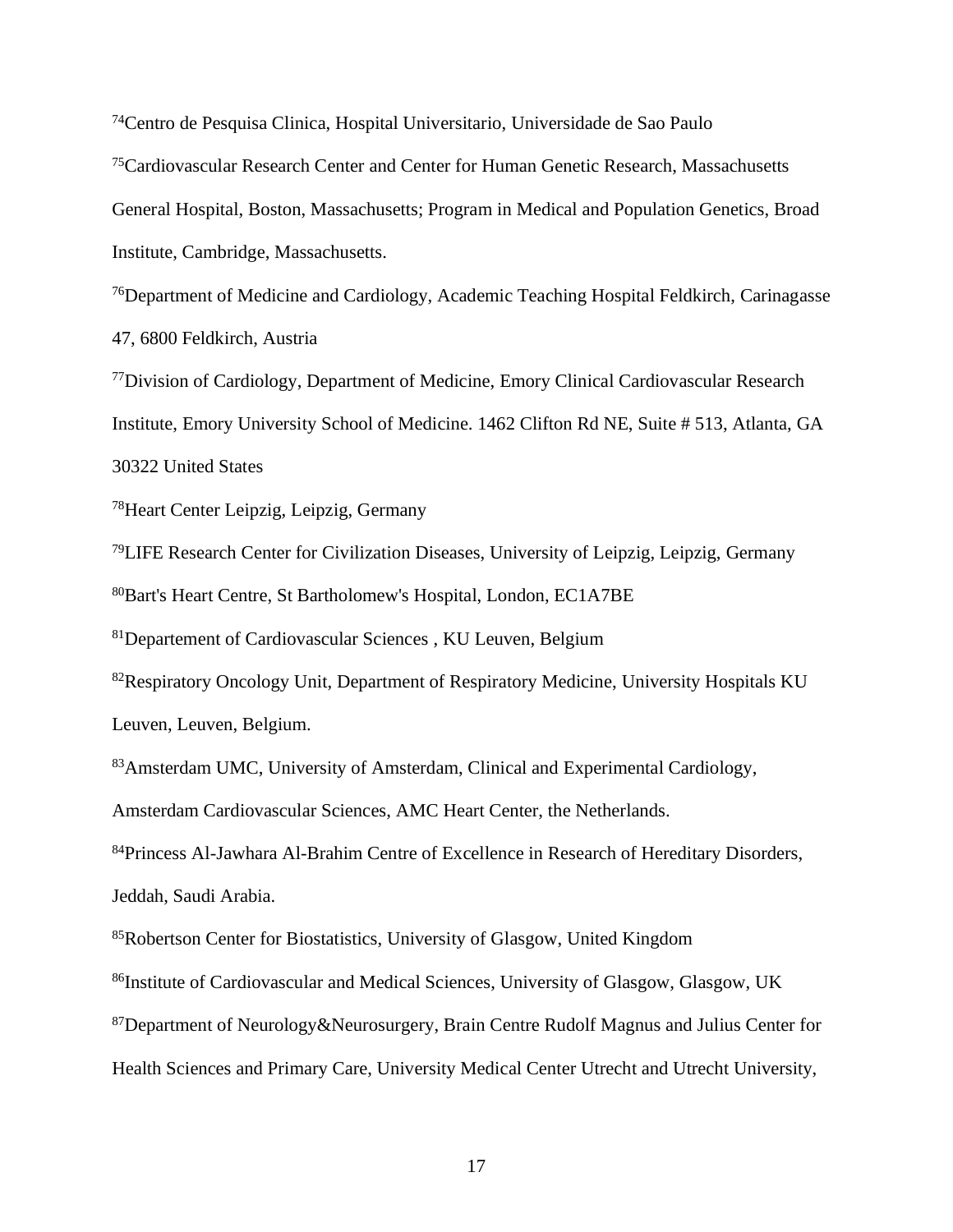Utrecht, The Netherlands

<sup>88</sup>CNR Institute of Clinical Physiology, via Moruzzi, 1- 56124 Pisa Italy

<sup>89</sup>Cardiology Department, Parma University Hospital, Parma, Italy

<sup>90</sup>Centre de recherche de l'Institut Universitaire de cardiologie et de pneumologie de Québec

<sup>91</sup>Department of Medicine, Faculty of Medicine, Université Laval, Québec, Canada

<sup>92</sup>St. Antonius Hospital, dept. Cardiology, Koekoekslaan 1, 3435CM, Nieuwegein, The **Netherlands** 

<sup>93</sup>Department of Anesthesia, Pain and Critical Care, Beth Israel Deaconess Medical Center, Boston, MA 02215, USA

<sup>94</sup>Service de cardiologie, Département multidisciplinaire de cardiologie, Institut universitaire de cardiologie et de pneumologie de Québec, 2725 Chemin Ste-Foy, Québec City, Québec G1V 4G5, Canada

 $95$ Unité d'évaluation cardiovasculaire, Institut national d'excellence en santé et en services sociaux (INESSS), Montreal, Québec, Canada

<sup>96</sup>Laval University, Institut universitaire de cardiologie et de pneumologie de Québec, Québec City, Québec, Canada

<sup>97</sup>Institute of Clinical Chemistry and Laboratory Medicine, University Hospital Regensburg, **Germany** 

<sup>98</sup>Department of Biomedical Sciences, Humanitas University, Via Manzoni 113, Rozzano, 20089 Milan, Italy.

<sup>99</sup>Washington University School of Medicine, Department of Medicine, Cardiovascular Division, Saint Louis, Missouri

<sup>100</sup>Heart Health Research Group, University of Auckland, Private Bag 92019, Auckland 1142,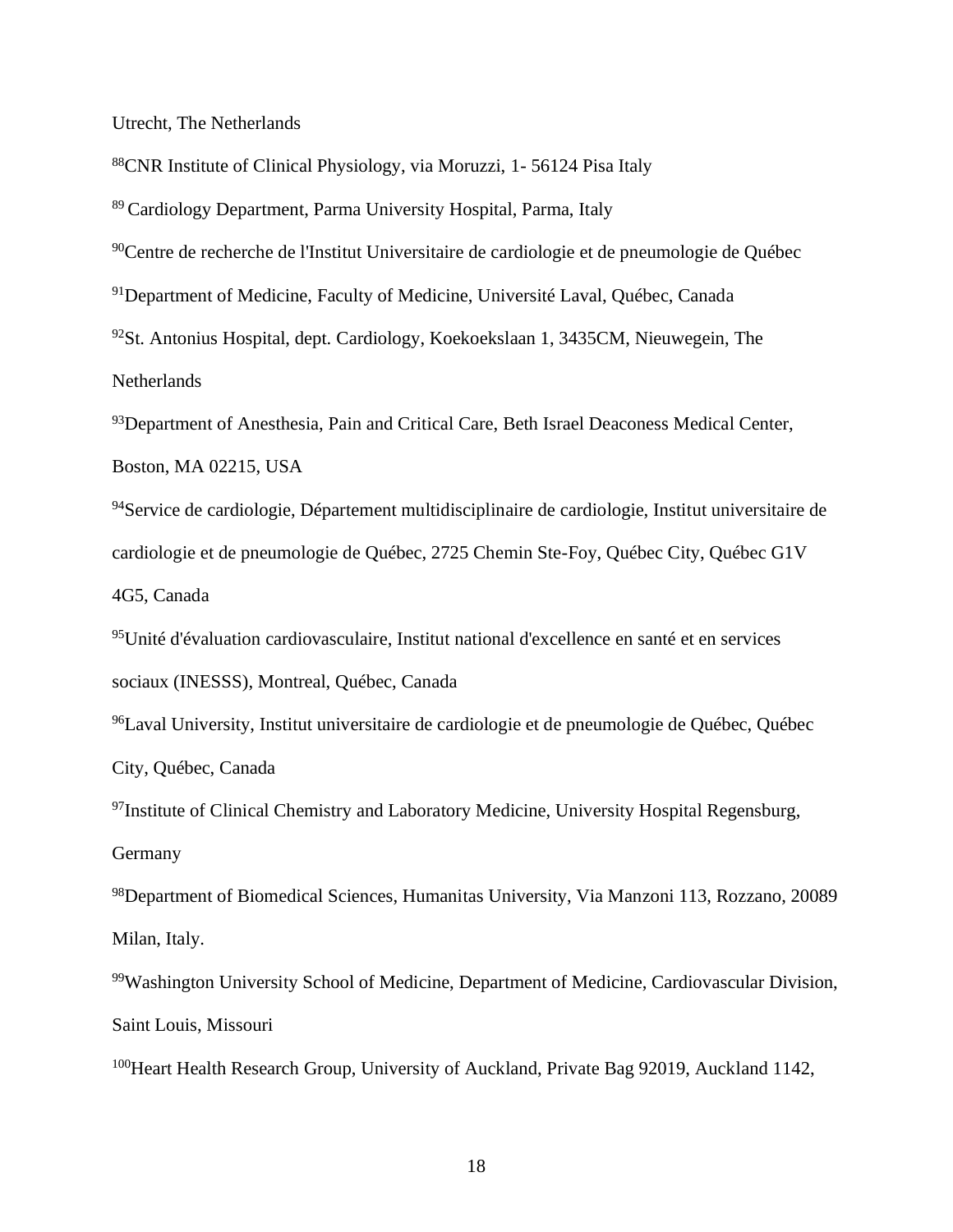New Zealand

<sup>101</sup>Drexel University College of Medicine, 245 N. 15th Street, Philadelphia PA 19102, USA <sup>102</sup>Research Institute of the McGill University Health Centre, Montreal, 1001 Decarie Boulevard,

Office EM1-2218, Quebec, Canada, H4A 3J1

<sup>103</sup>Division of Cardiology, Department of Medicine, Royal Victoria Hospital, McGill University

Health Centre, Montreal, Quebec, Canada

<sup>104</sup>Emeritus Professor of Cardiology, University of Edinburgh

<sup>105</sup>Department of Cardiovascular Medicine, Heart and Vascular Institute, and Center for

Microbiome and Human Health, Cleveland Clinic, OH 44106

<sup>106</sup>Department of Clinical Chemistry and Hematology, UMC Utrecht, the Netherlands

<sup>107</sup>Department of Vascular Medicine, Academic Medical Center, Amsterdam, The Netherlands.

<sup>108</sup>University of Florida, College of Medicine, Division of Cardiovascular Medicine, 1600 SW

Archer Road/Box 100277, Gainesville FL, USA 32610-0277

<sup>109</sup>Einthoven Laboratory for Experimental Vascular Medicine, LUMC, Leiden, the Netherlands <sup>110</sup>Interuniversity Cardiology Institute of the Netherlands, Utrecht, The Netherlands

<sup>111</sup>Department of Internal Medicine, Jagiellonian University Medical College, 8 Skawinska Str, 31-066 Kraków, Poland

<sup>112</sup>Department of Clinical Physiology, Tampere University Hospital, FM1 3rd floor, Tampere 33521, Finland

<sup>113</sup>Department of Clinical Physiology, Finnish Cardiovascular Research Center - Tampere, Faculty of Medicine and Life Sciences, University of Tampere, Tampere 33014, Finland <sup>114</sup>Cardiology Centre, Institute for Clinical and Experimental Medicine, Prague, Czech Republic <sup>115</sup>Department of Cardiology and Internal Diseases, Military Institute of Medicine, ul. Szaserów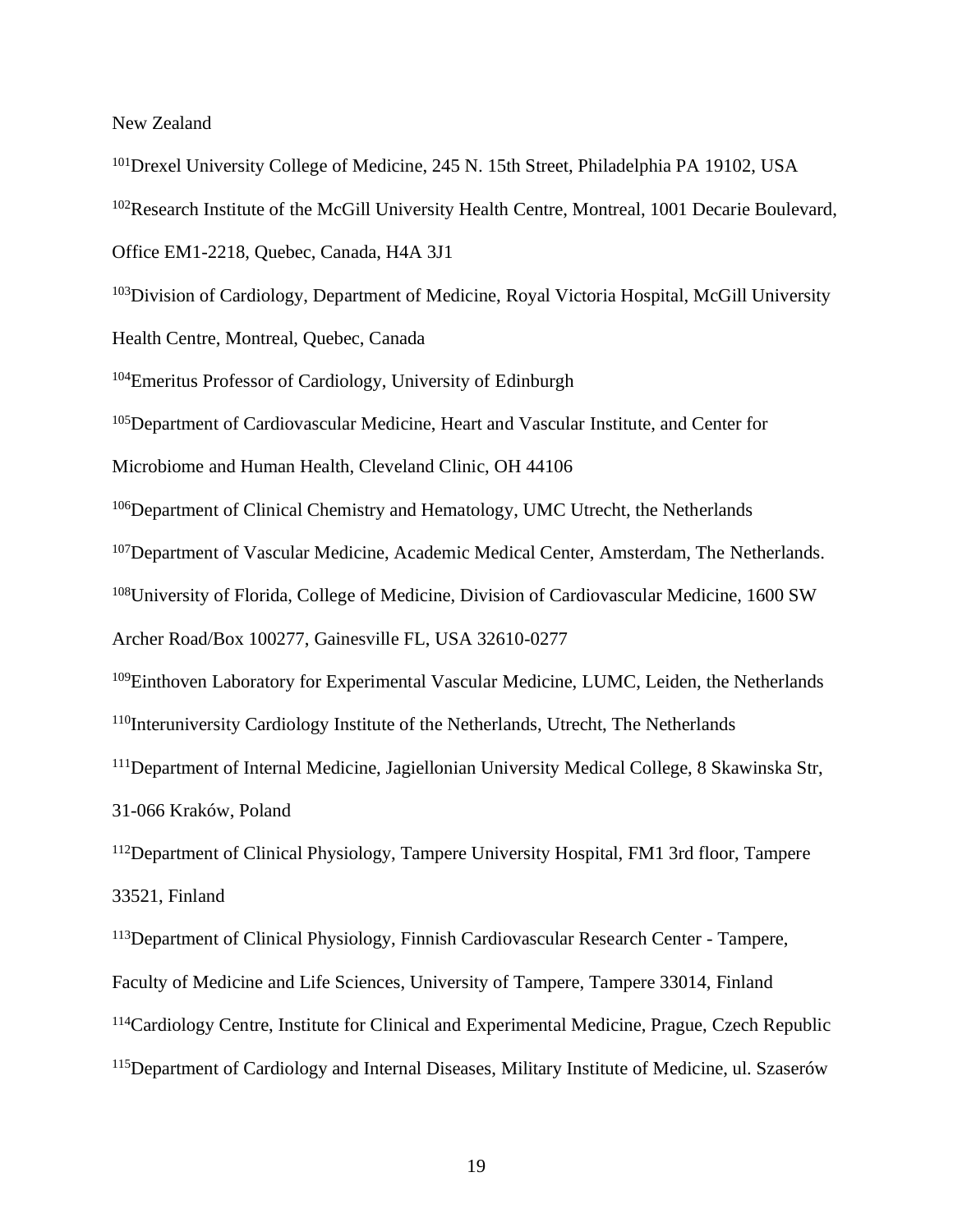128, 04–141 Warsaw, Poland

<sup>116</sup>Department of Cardio-Thoracic Surgery, Heart Center, Tampere University Hospital, Arvo Ylpön katu 6, Tampere 33521, Finland

<sup>117</sup>Department of Cardio-Thoracic Surgery, Finnish Cardiovascular Research Center - Tampere,

Faculty of Medicine and Life Sciences, University of Tampere, Tampere 33014, Finland

<sup>118</sup>Department of Respiratory Medicine, Academic Medical Center, University of Amsterdam

<sup>119</sup>Departments of Medicine and Biochemistry, Microbiology and Immunology, University of

Ottawa, Ontario, Canada

<sup>120</sup>Department of Internal Medicine, Skåne University Hospital, Malmö, Sweden

<sup>121</sup>Department of Forensic Medicine; Medical University of Bialystok

<sup>122</sup>1st Chair and Department of Cardiology, Medical University of Warsaw, ul. Banacha 1a, 02-097 Warsaw, Poland

<sup>123</sup>Pat Macpherson Centre for Pharmacogenetics and Pharmacogenomics, Division of Molecular

& Clinical Medicine, Level 5, Mailbox 12, Ninewells Hospital and Medical School, Dundee,

DD1 9SY

<sup>124</sup>Department of Clinical Chemistry, UMC Utrecht, the Netherlands

<sup>125</sup>Department of Medicine, McGill University Health Centre, 1001 Decarie Boulevard,

Montreal, Québec, Canada

<sup>126</sup>Cardiovascular Research Institute, National University of Singapore, 1 E Kent Ridge Road,

Singapore 119228

<sup>127</sup>Institute for Medical Informatics, Statistics and Epidemiology, University of Leipzig, Leipzig, Germany

<sup>128</sup>Department of Medical Sciences, Clinical Chemistry, Uppsala University, Uppsala, Sweden.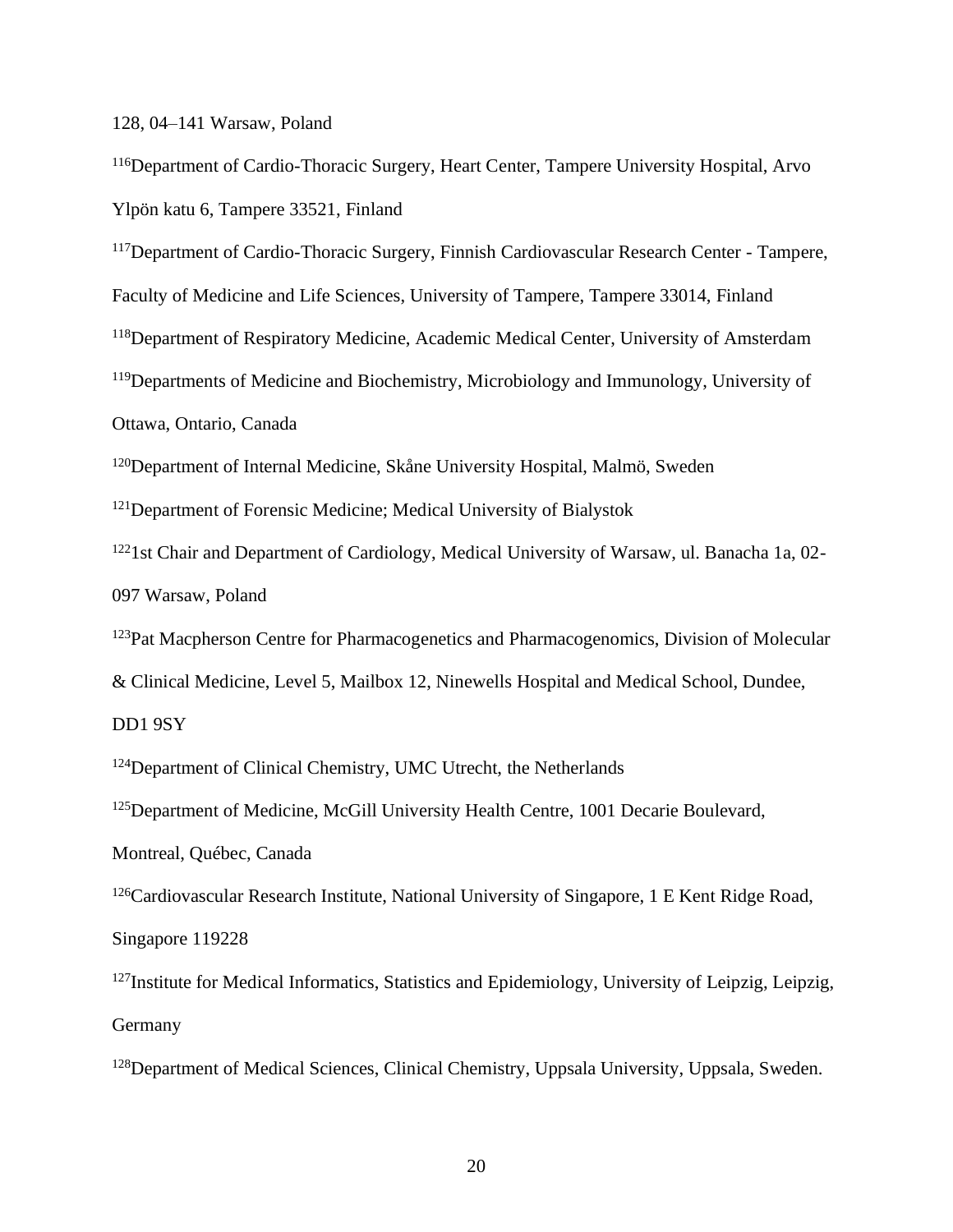<sup>129</sup>Heart and Lung Center Helsinki University Hospital and University of Helsinki,

Haartmaninkatu 4, 00029 HUS, Helsinki, Finland

<sup>130</sup>Department of Cardiology, Clinical Sciences, Lund University and Skåne University Hospital, Lund, Sweden

<sup>131</sup>Program in Medical and Population Genetics, Broad Institute, Cambridge, Massachusetts,

USA

<sup>132</sup>Saint Luke's Mid America Heart Institute and the University of Missouri-Kansas City, Kansas City, Missouri

<sup>133</sup>4401 Wornall Road, 9th Floor, Kansas City, MO 64111

<sup>134</sup>Institute of Laboratory Medicine, Clinical Chemistry and Molecular Diagnostics, University Hospital, Leipzig, Germany

<sup>135</sup>Julius Center for Health Sciences and Primary Care, University Medical Center Utrecht and Utrecht University, Utrecht, The Netherlands

136 Department of Vascular Medicine, University Medical Center Utrecht and Utrecht University, Utrecht, The Netherlands

<sup>137</sup>Department of Cardiovascular Medicine, University of Münster, Germany

<sup>138</sup>University Medical Center, University of Groningen, Groningen, The Netherlands

<sup>139</sup>McMaster University, Department of Pathology and Molecular Medicine

<sup>140</sup>Population Health Research Institute, Hamilton, ON L8L 2X2 Canada

<sup>141</sup>Department of Biomedical Informatics, University of Utah, Salt Lake City, UT

<sup>142</sup>Synlab academy, Synlab Holding Deutschland GmbH, Mannheim, Germany

<sup>143</sup>Clinical Institute of Medical and Chemical Laboratory Diagnostics, Medical University of

Graz, Graz, Austria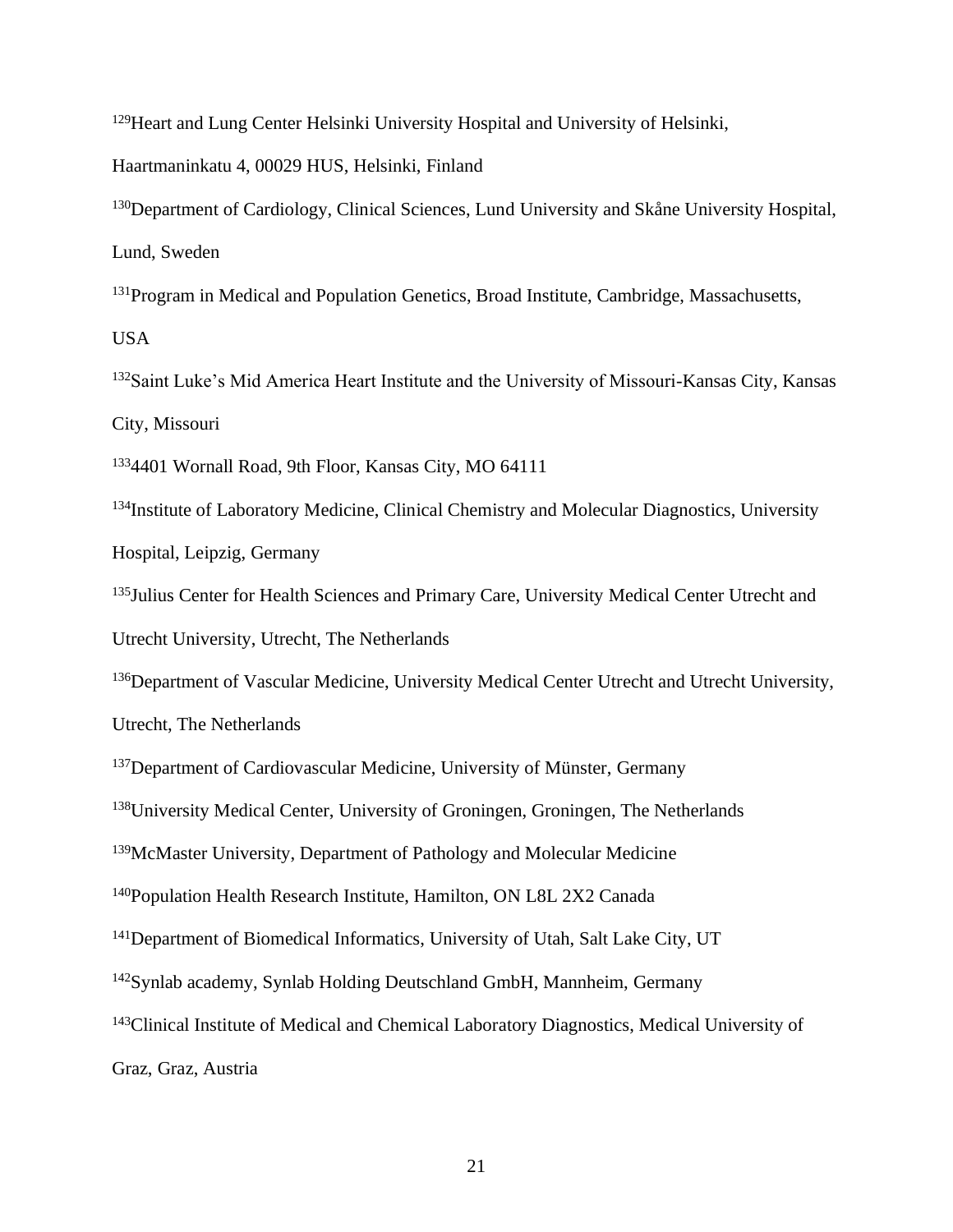Durrer Centre Cardiogenetic Research, ICIN-Netherlands Heart Institute, Utrecht, Netherlands